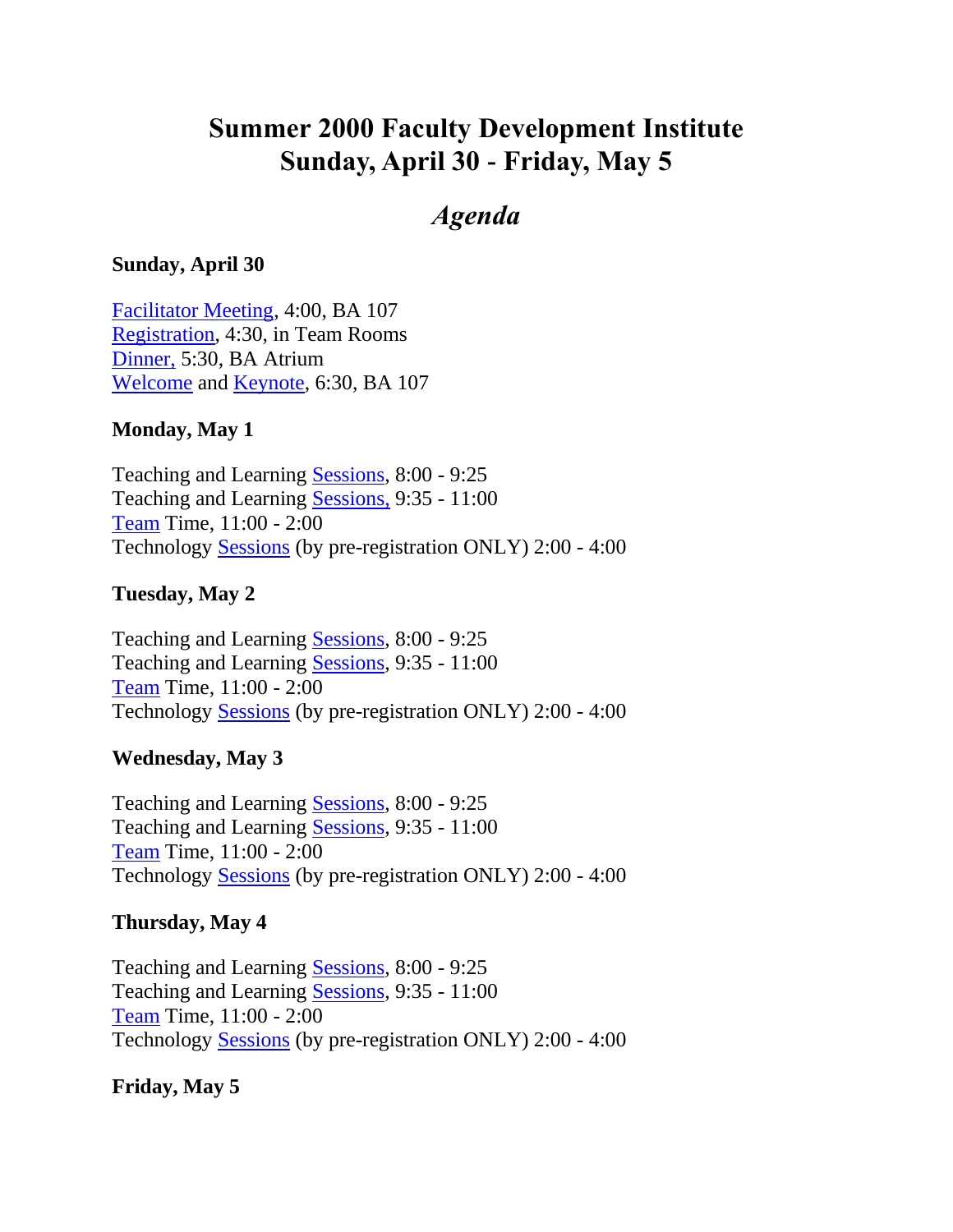Technology [Sessions](#page-26-0) (by pre-registration ONLY) 9:00 - 11:00 [Showcase,](#page-28-0) Lunch and Closing Ceremony, 11:30 - 2:00

**Sunday, April 30, 2000**

<span id="page-1-0"></span>**4:00 Facilitators' Organizational Meeting - BA #107**

#### <span id="page-1-1"></span>**4:30 Registration in Team Rooms and Team Planning Time**

Team 1: Business Administration #221 Team 2: Business Administration #115 Team 3: Business Administration #209 Team 4: Business Administration #116 Team 5: Business Administration #212 Team 6: Business Administration #121 Team 7: Business Administration #122 Team 8: Business Administration #126 Team 9: Business Administration #146 Team 10: Business Administration #213 Team 11: Business Administration #147 Team 12: Business Administration #218 Team 13: Business Administration #220

#### <span id="page-1-2"></span>**5:30 Dinner in the BA Atrium**

<span id="page-1-3"></span>**6:30 Welcome by UCF President John C. Hitt in BA #107 - Auditorium**

#### <span id="page-1-4"></span>**Keynote Address**

**Dr. Betty Schmitz, Director, College of Arts and Sciences Curriculum Transformation Project, the University of Washington**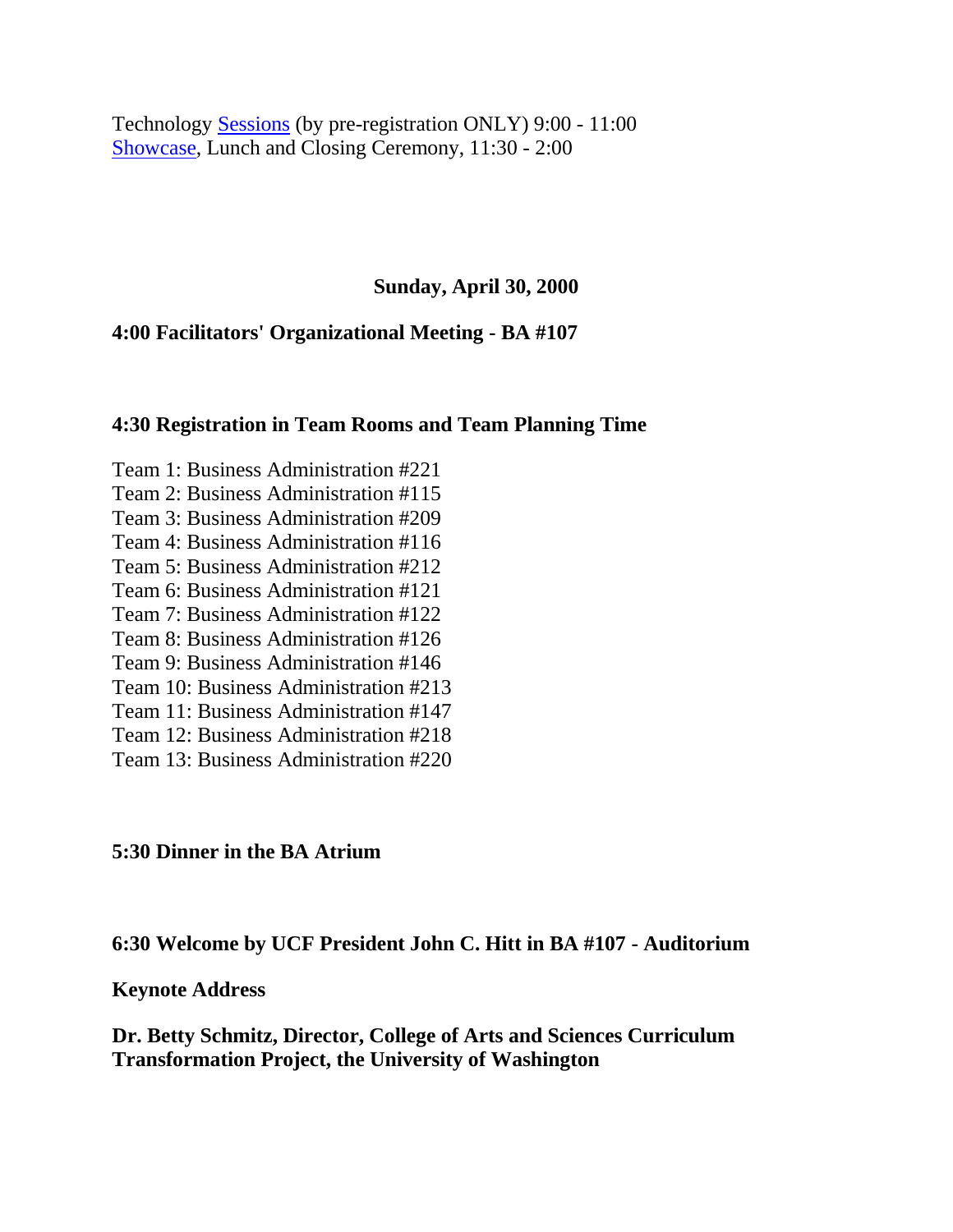## *Empowering Students, Empowering Ourselves: New Paradigms for Classroom Teaching*

Faculty members face tremendous challenges in responding to calls for change to student-centered classrooms, especially at a time when student diversity is increasing. This presentation will focus on how faculty can meet these challenges and how institutions can facilitate creation of new learning environments to support faculty innovation.

**Dr. Betty Schmitz** is Director, Curriculum Transformation Project, College of Arts & Sciences, The University of Washington and lecturer, Department of American Ethnic Studies. A nationally recognized leader in curriculum transformation, she has developed and directed long-term faculty development projects and institutes at several major colleges and universities. She has lectured written and consulted extensively on curriculum change, institutional change, classroom climate, and diversity curricula. Her books include *Core Curriculum and Cultural Pluralism* and *Integrating Women's Studies into the Curriculum***.** She is currently at work on a book on faculty development for Teachers College Press. Dr. Schmitz received her doctorate in French from the University of Wisconsin in 1977.

[Return to the Index](#page-0-0)

## <span id="page-2-0"></span>**Monday, May 1, 2000 Teaching and Learning Sessions 8:00 - 9:25**

## **Donna Goda and Athena Hoeppner, UCF Library (Library 235C)** *Library Support for Distance Learners*

Just because your students never set foot on campus doesn't mean they shouldn't or can't use the library. Learn how the library can support your class with on-line products and services, including full text sources, library instruction tailored for your class, and our Quick Reference Service.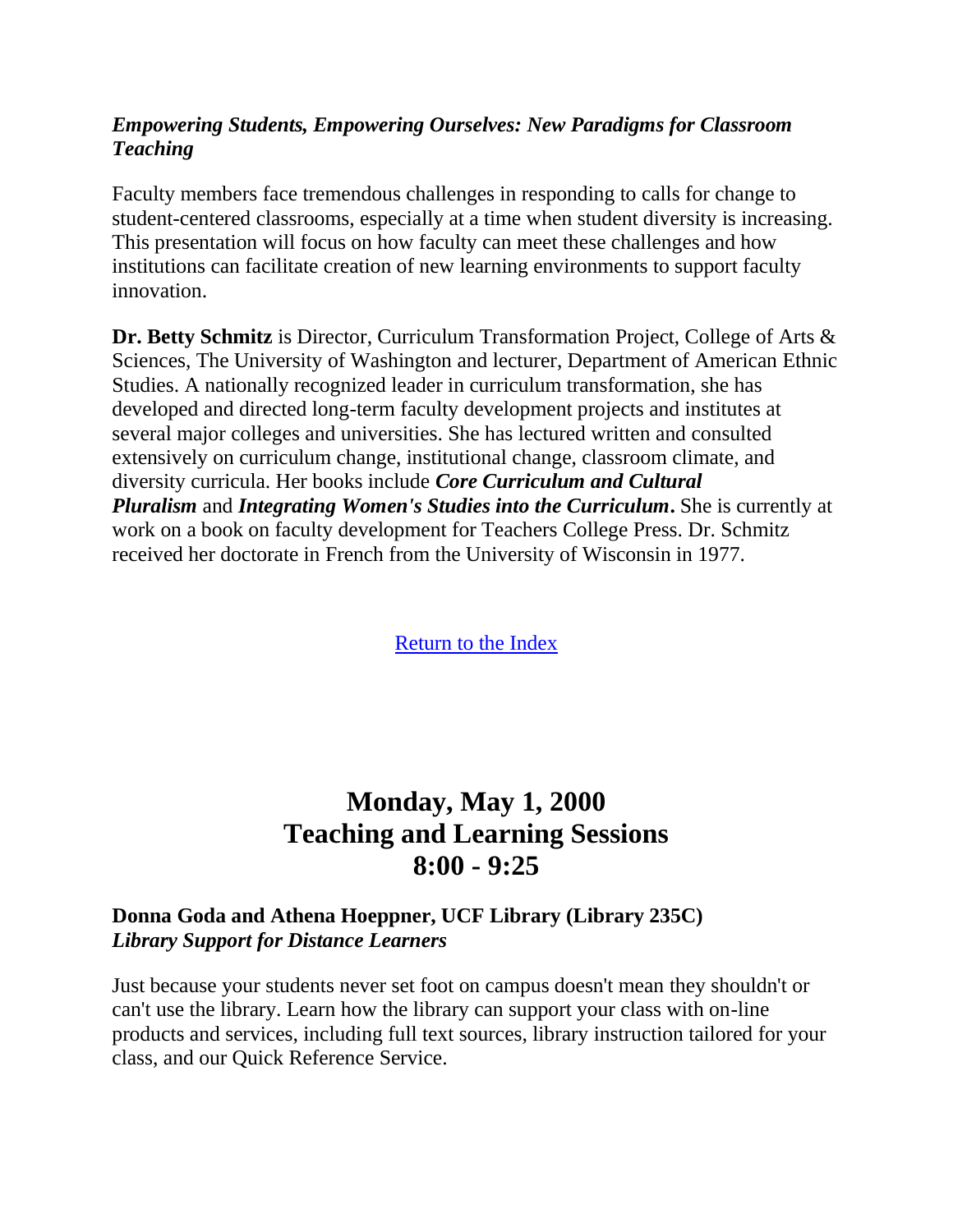#### **Dr. Larry C. Holt and Dr. Cynthia J. Hutchinson, Educational Foundations (Cape FL A)** *Instructional Processing Strategies for College Level Learners*

In this session, you will explore brain-based instructional strategies appropriate for encoding content information for college level learners. It is not limited to any area of specialization and will introduce multi-sensory (auditory, visual, and kinesthetic) processing strategies appropriate for large and small class sizes.

## **Ali Korosy, Foreign Languages and Literature (Cape FL B)** *Re-Focusing Student Learning...Making the Grade? Avoiding "test grade obsession"*

Has a student ever asked you: "Will this be on the test?" or "Do we really need to know this?" Please join us for a discussion of how innovative assessment techniques can bring the focus of your class away from testing and back to mastering course work content. During this session you will discover how to develop cooperative learning testing instruments and creative strategies for assessing your students' learning process.

#### **Dr. Ida Cook, Sociology and Anthropology and Dr. Aubrey Jewett, Political Science (Cape FL C)** *Dynamic Duos! Strategies for Successful Interdisciplinary Teaching*

This workshop will discuss ways to design, teach, and modify courses including strategies to present material from different disciplines in a cohesive fashion that enhances student learning. This seminar draws inspiration from famous pairs who worked successfully as one unit including: Batman and Robin; Marx and Engles; and M(plain) and M(peanut).

## **Dr. Jeffrey Kaplan, Educational Foundations (Cape FL D)** *Contract-Based Grading: Alternative Assessment of Students*

You will engage in interactive, hands-on instruction on how to implement contract grading and other non-traditional forms of grading into your college classes. Contract grading will be evaluated and compared to more traditional forms of student assessment.

## **Dr. Melody Bowdon, English (Garden Key 221A/B)** *Designing Manageable and Productive Writing Assignments*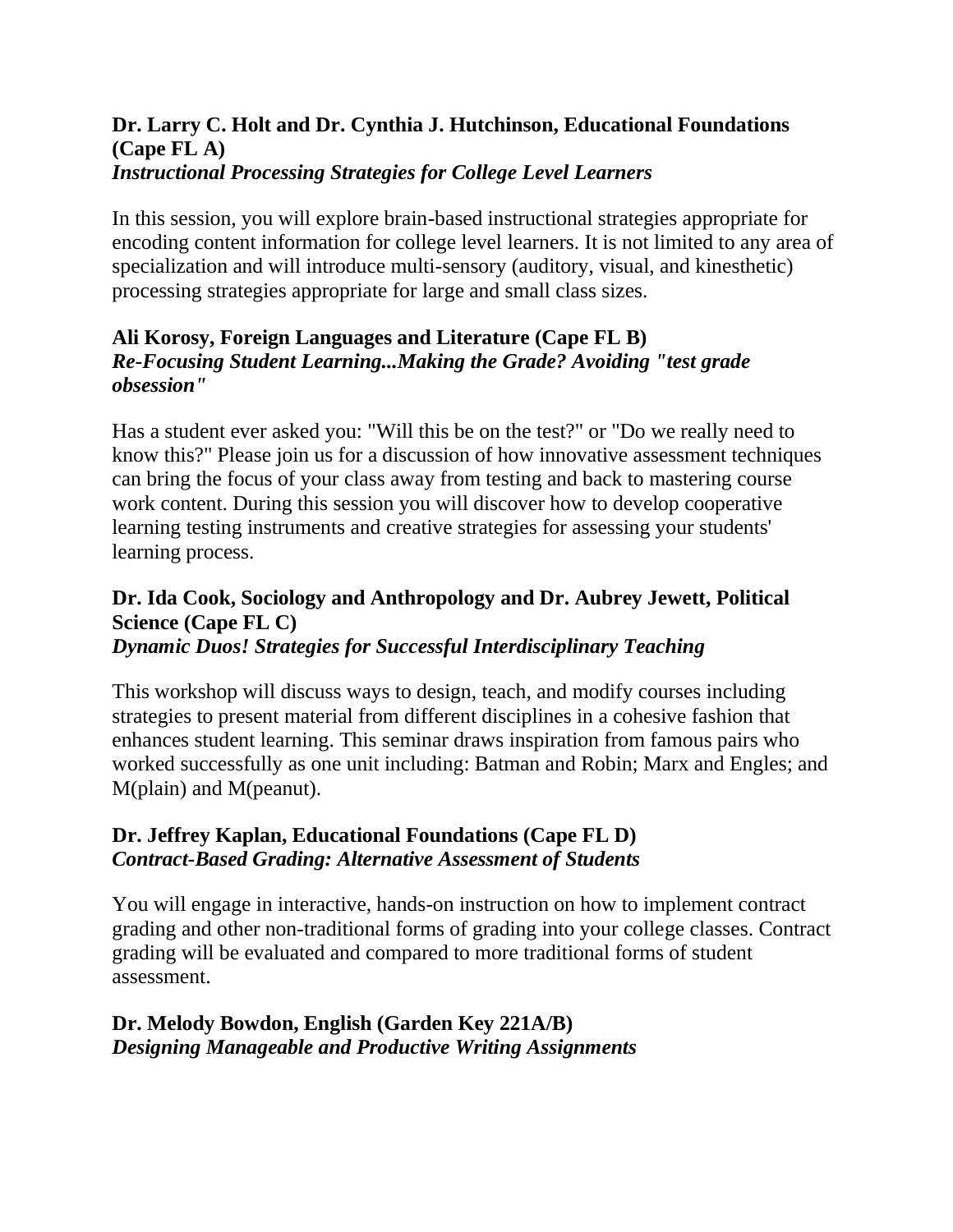This workshop session will explore strategies for designing writing tasks that support course goals and encourage critical thinking. We'll discuss the correlation between well-designed assignments and efficient and consistent student assessment. We'll work collaboratively to create assignments and grading guidelines. We'll discuss ways in which writing tasks can help to bridge gaps among academic fields.

### **Dr. Tracy Dietz, Sociology and Anthropology (Sand Key 220)** *Understanding Diversity with Group Learning Activities*

Presenter will overview the use of group activities that promote diversity. Group and individual learning activities that enhance the learning experience will be discussed. Handouts providing general ideas about activities that may be modified or used in the classroom to promote a multi-cultural perspective will be disseminated. Participant groups will brainstorm to develop their own strategies.

[Return to the Index](#page-0-0)

# <span id="page-4-0"></span>**Monday, May 1, 2000 Teaching and Learning Sessions 9:35 - 11:00**

## **Dr. Ran Pyle, Legal Studies and Marcus Kilman, UCF Library (Library 235C)** *Copyright, Education, and the Fair Use Dilemma*

This session will cover the current dilemma of fair use of copyrighted materials in the education environment. Topics covered will include fair use as defined by copyright law, use of copyrighted materials in the classroom (photocopying, quoting, or displaying videotapes), fair use and distance learning, and library reserves.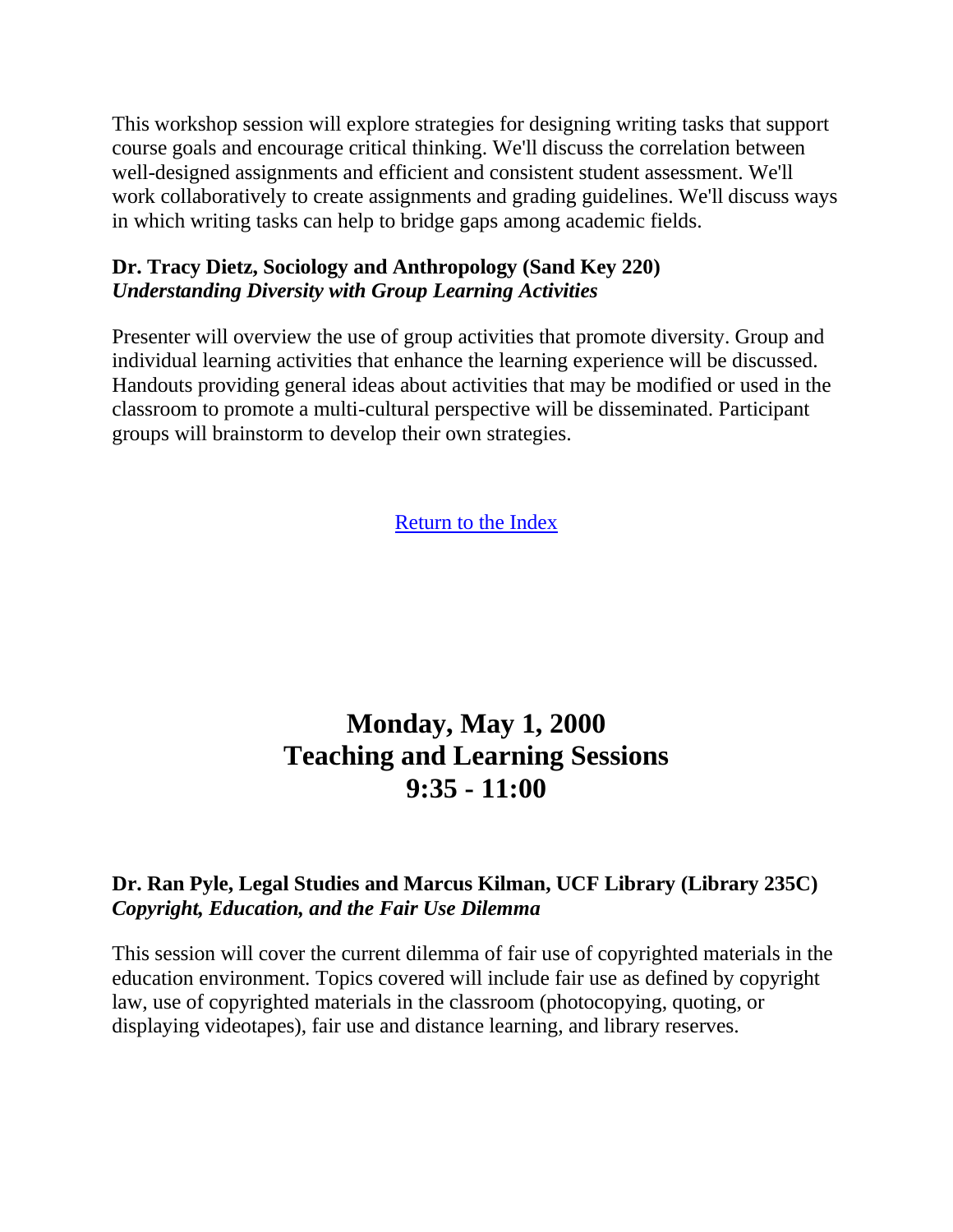## **Dr. Jeffrey Kaplan, Educational Foundations; Dr. Carol Bast, Criminal Justice and Legal Studies; and Dr. Rajshree Agarwal, Economics (Cape FL A)** *Active Learning-Creative Approaches to College Instruction*

You will engage in interactive, hands-on instruction on how to provide your students with active learning activities for improving students' engagement and performance. Alternative methods for exploring content material will be explored.

## **Dr. Kay Allen, Educational Foundations (Cape FL B)** *A Paradigm for Promoting Metacognition in the Classroom: Creating Self Directed Learners*

The focus of this session will be on developing approaches for use in the higher education classroom that promote students' assuming responsibility for their own learning. The format will be experiential and interactive. You will be asked to develop and share ways in which you can modify your pedagogy to promote the use of metacognitive skills by students.

## **Dr. Joan Morris, Sociology and Anthropology (Cape FL C)** *Teaching Strategies for Active Involvement in Large Classes*

The results of more than 200 studies show that lecture is significantly less effective than discussion for teaching students to think. The possibility exists, even in large classes, to develop students' abilities to think critically via "student centered" classroom environments. This workshop focuses on combining short lectures with group interaction in order to optimize your students' communication and critical thinking skills.

## **Dr. Rufus L. Barfield, Communications (Cape FL D)** *Effective Communication Strategies for Classroom Interaction*

This session focuses on communication strategies that you may use throughout the semester in the classroom that facilitate healthy interaction among the teacher and students. These communication exercises can be very effective in complementing all subject matter and enhancing students' participation.

## **Dr. Jennifer Deets and Dr. Judy Johnson, Educational Foundations Garden Key 221A/B)**

## *Enhancing Student Learning through Teacher Research*

Teaching and learning are reciprocal endeavors. Is your teaching obtaining maximum and quality student learning? Rigorous research into our own practices — questioning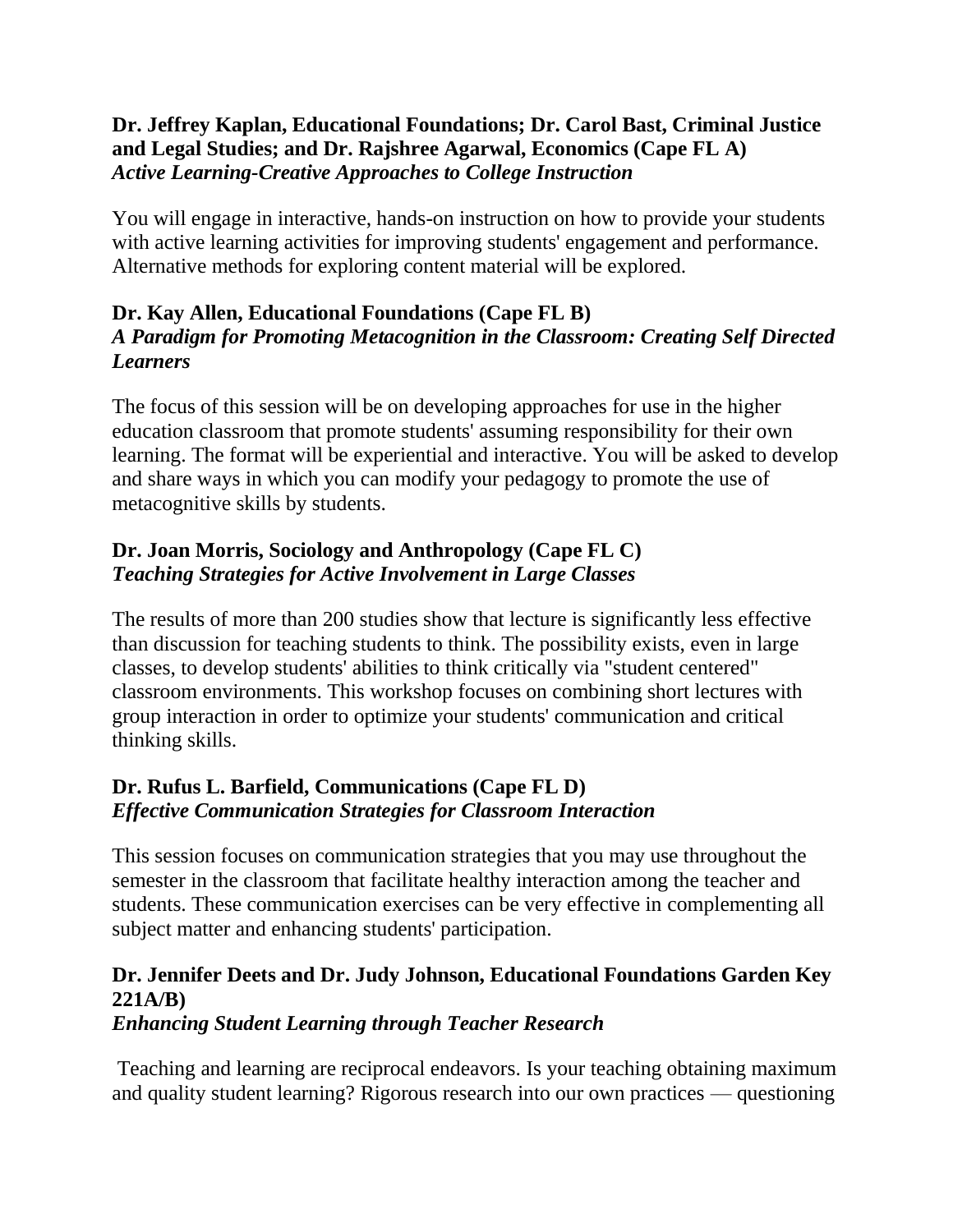and analyzing them — is an essential step toward maximizing student learning. This session will challenge you to research your own practices in ways that will spark your enthusiasm and ignite change that fosters genuine learning.

## **Carole Hinshaw and Meg Scharf, UCF Libarary (Library 235A)** *Pedagogical Publishing Possibilities!*

Share the work you've done to improve delivery of instruction in your discipline. This hands-on session demonstrates techniques for finding journal titles that could publish your work on teaching and learning in your discipline. Participants will share ideas on the role of these publications in the promotion and tenure process.

[Return to the Index](#page-0-0)

## <span id="page-6-0"></span>**Monday, May 1, 2000 11:00 - 2:00 Team Time and Lunch on your own**

[Return to the Index](#page-0-0)

**Monday, May 1, 2000 2:00 - 4:00 Technology Sessions**

**by Pre-registration ONLY**

<span id="page-6-2"></span><span id="page-6-1"></span>*WebCT (CCII 225)*

*Dreamweaver (CCII 223)*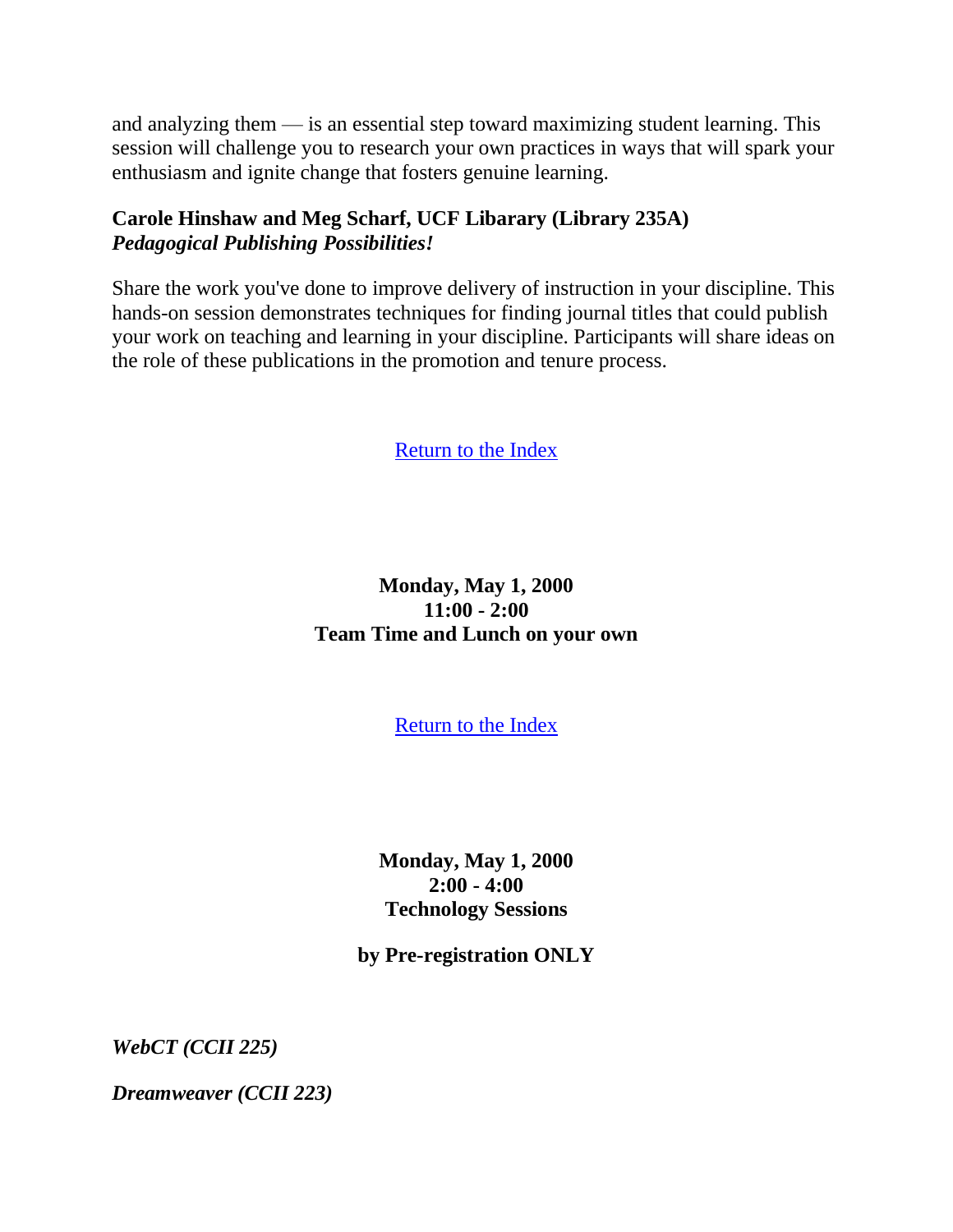## **Faculty Panel Discussion (Cedar Key 223)** *The WebCT Experience: Successes, Insights, and Creations*

Dr. Bruce Wilson, Political Science, will facilitate a panel discussion with veteran WebCT users Rajshree Agarwal, Ron Eaglin, Jilana Enteen, and Ali Korosy exploring how WebCT can transform your class into a dynamic teaching and learning experience. A brainstorming session will encourage all users to imagine new uses for the tool.

## **Dr. Jeff Paradis, Chemistry (CL1 218)** *Introduction to Teaching in Studio and Notebook Classrooms*

Planning to teach in one of the new studio classrooms? Dr. Jeff Paradis will share his studio classroom experiences he gained while at San Luis Obispo and help you create strategies for moving into a technology-enhanced collaborative learning environment.

### **OIR Staff, Office of Instructional Resources (CL1 202)** *Basic PowerPoint*

This session is conducted by OIR staff and will be held in the newly renovated Faculty Multimedia Center in Classroom Building 1, CL1 202. This two-hour session will prepare you to produce attractive multimedia sessions. Additional lab time available after the Summer Institute is completed.

## **Dr. Karen Smith, FCTL (CL1 207)** *Creating a Customized Gradebook Using Excel for Office 97/2000*

Learn how to customize your own desktop gradebook using Excel for Office 97 or Office 2000. Macros allow you to enter raw scores then sit back and watch the program calculate progress as well as final grades. Links to Microsoft Word automate the process of providing students with progress reports. Bring your syllabus so you can plan and create a gradebook for your Summer and Fall classes.

## **Dr. Joan Morris, Sociology and Anthropology (Library 235C)** *Managing Online Discussions*

In this hands-on session, we will focus on the basics of online student discussions. This includes: laying out the "ground rules" in advance, providing incentives for student participation, organizing and managing discussion formats, evaluating quality as well as quantity of student comments and the pros and cons of incorporating online discussions into your course, whether in a fully face-to-face course or one in which "seat time" is reduced or eliminated.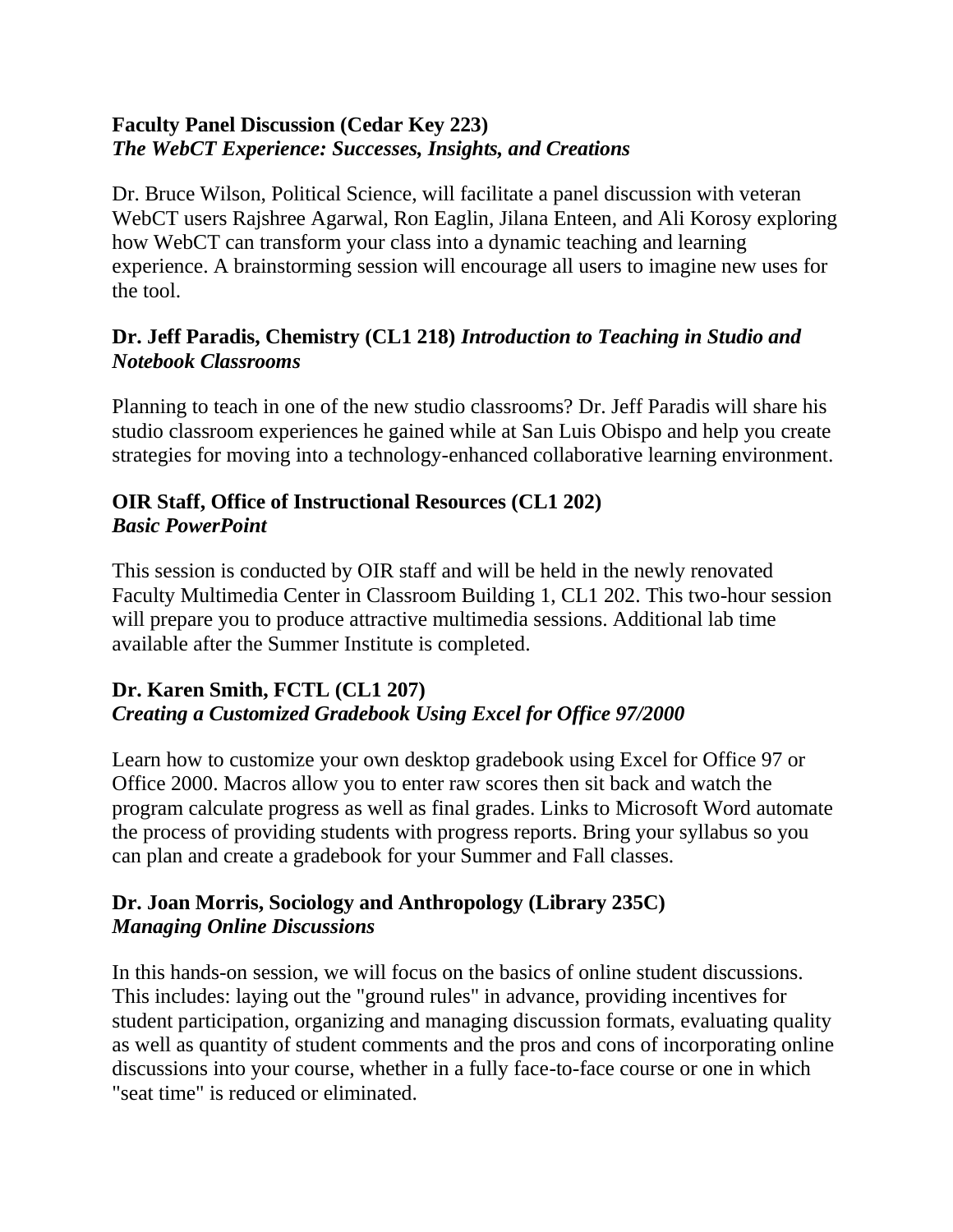### **OIR Staff, Office of Instructional Resources (Research Pavilion 169)** *Introduction to Photoshop 5.0*

Held in Digital Image Processing Lab in the Pavilion (Suite 169) in the Research Park. This hands-on session will show you how to produce, scan and manipulate images and how to store files in PhotoShop. Please bring your favorite slides or pictures with you.

<span id="page-8-0"></span>[Return to the Index](#page-0-0)

## **Tuesday, May 2, 2000 Teaching and Learning Sessions 8:00 - 9:25**

## **Rich Gause, Government Documents Librarian (Library 235C)** *Go Where and Do What??? Creating Effective Library Assignments*

What seems like simple library research to you frequently frustrates inexperienced students. Learn about common problems and ways to avoid them. Bring drafts of your syllabus and the library assignments you're planning. Be prepared to give and receive suggestions for improvements.

#### **Dr. Stuart Lilie, Honors College and Saif Abdul-Ahad, History (Cape FL A)** *Classroom Management Strategies: Civility and productivity in the classroom*

This session will focus on the importance of setting the tone of the class on the first day, establishing format and respect, and the use of appropriate technologies. You will discuss how to set clear expectations. Management of the classroom begins with the syllabus. Emphasis will be placed on how to design your course syllabus, addressing issues such as plagiarism, attendance, and appropriate student behavior in the classroom.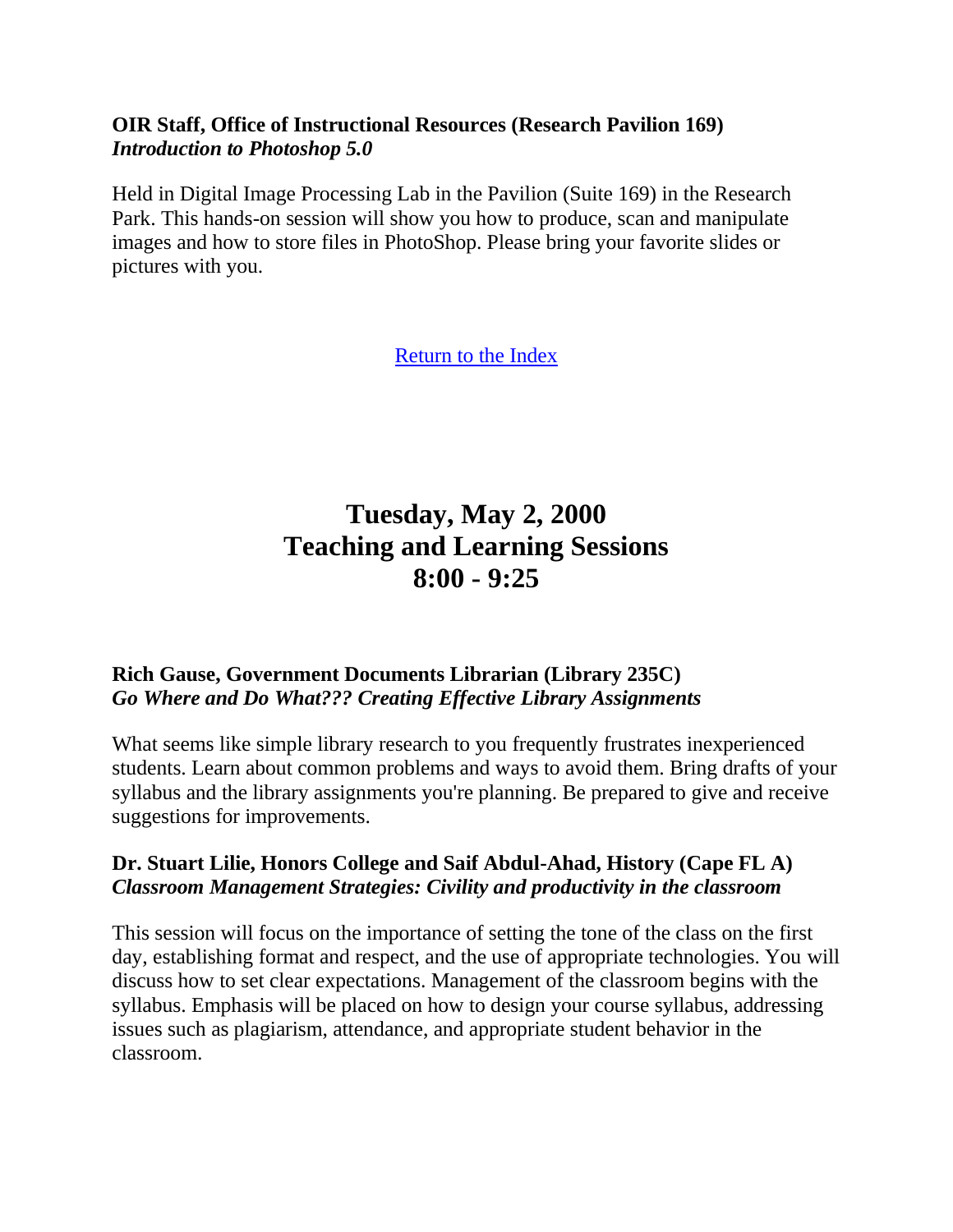## **Ali Korosy, Foreign Languages and Dr. Judy Welch, Accounting (Cape FL B)** *Creating Effective, Active Learning in Any Discipline*

Do you feel that your students don't remember all those helpful dates, formulas and vocabulary two years after they graduate? Would you prefer students develop the ability to evaluate and apply the course content so they will remember it two years after they graduate? In this session, we will provide "whys" and "hows" of active learning strategies from several different disciplines and you will be guided in adapting them to any discipline.

## **Dr. Ida Cook, Sociology and Anthropology and Dr. Aubrey Jewett, Political Science (Cape FL C)**

#### *Dynamic Duos! Strategies for Successful Interdisciplinary Teaching*

This workshop will discuss ways to design, teach, and modify courses including strategies to present material from different disciplines in a cohesive fashion that enhances student learning. This seminar draws inspiration from famous pairs who worked successfully as one unit including: Batman and Robin; Marx and Engles; and M(plain) and M(peanut).

## **Dr. Jeffrey Kaplan, Educational Foundations (Cape FL D)** *Critical Thinking Strategies: Creating Scenarios & Problem-Based Learning*

Teaching your students to think critically is more than just asking them to think "outside the box." Often, you must ask your students to look inside themselves. This workshop invites you to learn strategies to engage both you and your students in a self-reflective, interactive instruction that involves using problem-based learning to create real and imagined teaching scenarios. Suitable for many disciplines and various pedagogical approaches.

## **Dr. Martha Marinara, English (Garden Key 221A/B)** *Critical Thinking, Politics, "Children Stories"*

During this workshop the facilitator will ask you to consider the mixed messages children receive from the media, educational institutions, and children's stories (i.e. *Just Say NO to Drugs* juxtaposed with *Green Eggs and Ham*). You will be asked to read these texts critically: What is the purpose of these texts? What are the obvious messages? What are the more subtle messages? What do institutions want children to learn from these texts; how are they hoping to shape their future social behaviors?

## **Dr. Rufus L. Barfield, Communications (Sand Key 220)** *Effective Communication Strategies for Classroom Interaction*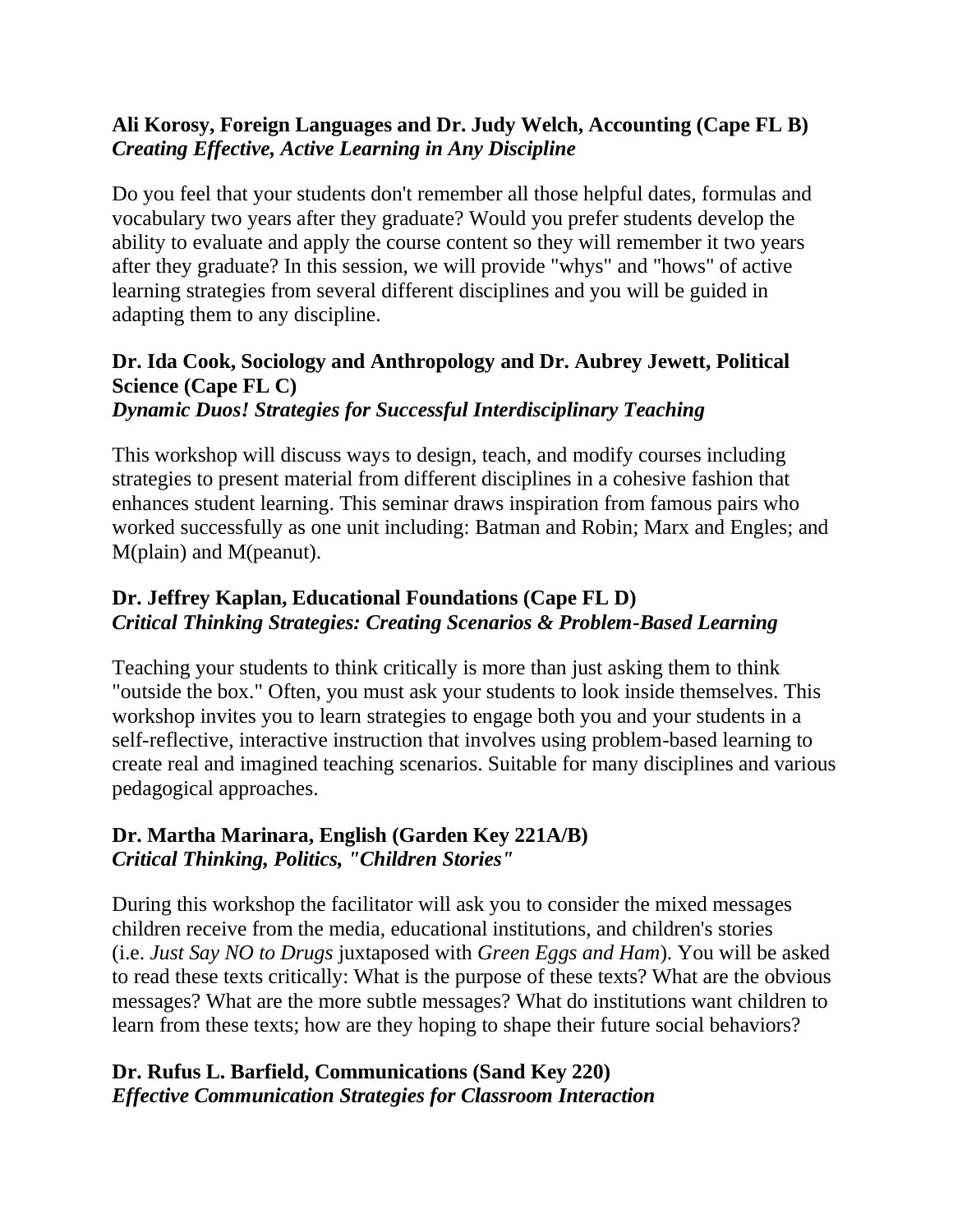This session focuses on communication strategies that you may use throughout the semester in the classroom that facilitate healthy interaction among the teacher and students. These communication exercises can be very effective in complementing all subject matter and enhancing students' participation.

<span id="page-10-0"></span>[Return to the Index](#page-0-0)

# **Tuesday, May 2, 2000 Teaching and Learning Sessions 9:35 - 11:00**

## **Dr. Ran Pyle, Legal Studies and Marcus Kilman, UCF Library (Library 235C)** *Copyright, Education, and the Fair Use Dilemma*

This session will cover the current dilemma of fair use of copyrighted materials in the education environment. Topics covered will include fair use as defined by copyright law, use of copyrighted materials in the classroom (photocopying, quoting, or displaying videotapes), fair use and distance learning, and library reserves.

## **Dr. Jeffrey Kaplan, Educational Foundations (Cape FL A)** *Contract-Based Grading: Alternative Assessment of Students*

You will engage in interactive, hands-on instruction on how to implement contract grading and other non-traditional forms of grading into your college classes. Contract grading will be evaluated and compared to more traditional forms of student assessment.

**Dr. Kay Allen, Educational Foundations and Dawn Currier, FCTL (Cape FL B)** *You've Got Style....And Here's How to Use It! Making the most out of your students' strengths in the classroom*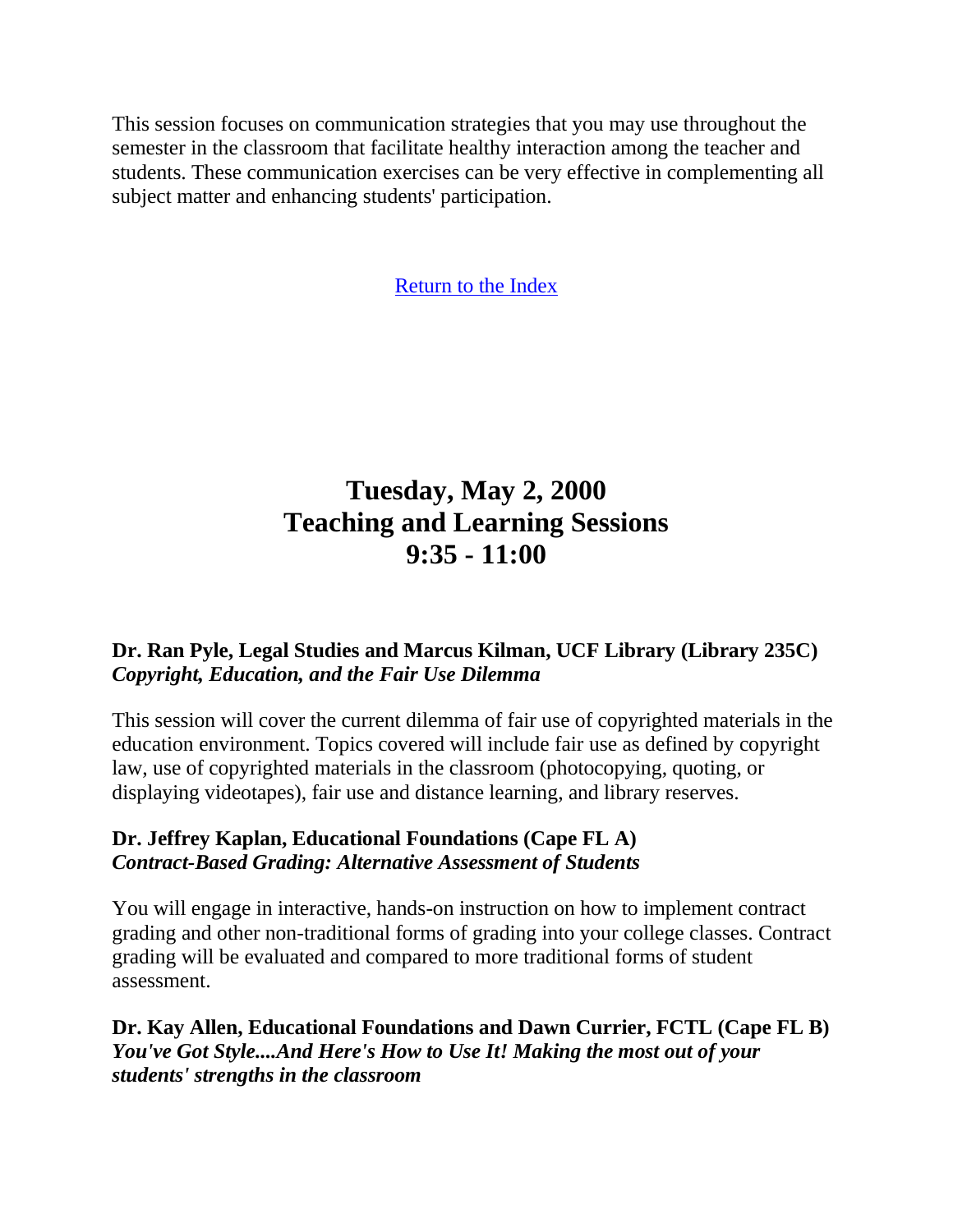This lively session will focus on how you can combine learning styles with active learning communities. By allowing students to flourish in their strengths, you will promote learning community and metacognitive skill development. Learn creative grouping techniques and facilitation of activities with multiple intelligences and learning styles utilizing "bridging" and various pedagogical approaches.

## **Ali Korosy, Foreign Languages and Literature (Cape FL C)** *Re-Focusing Student Learning...Making the Grade? Avoiding "test grade obsession"*

Has a student ever asked you: "Will this be on the test?" or "Do we really need to know this?" Please join us for a discussion of how innovative assessment techniques can bring the focus of your class away from testing and back to mastering course work content. During this session you will discover how to develop cooperative learning testing instruments and creative strategies for assessing your students' learning process.

## **Dr. Larry C. Holt and Dr. Cynthia J. Hutchinson, Educational Foundations (Cape FL D)** *Instructional Processing Strategies for College Level Learners*

In this session, you will explore brain-based instructional strategies appropriate for encoding content information for college level learners. It is not limited to any area of specialization and will introduce multi-sensory (auditory, visual, and kinesthetic) processing strategies appropriate for large and small class sizes.

## **Dr. M.C. Santana, Communication (Garden Key 221A/B)** *How to Make Peer Evaluations Count*

Help your students take peer evaluations seriously! This is an informal, hands-on presentation of ideas and models for peer evaluation that work with any small-group setting. The goal of this session is to help you prepare evaluations that describe how the members of a group have interacted and identify any problem areas in the process.

## **Dr. Rajshree Agarwal, Economics and Dr. Ed Day, Economics (Sand Key 220)** *Measuring Outcomes of Web-based Learning with The Learning by Objective Model: Devising a Research Design*

The first step in a process of designing a new format for teaching and/or learning is to make sure that there is in place a method for determining whether it makes a difference in outcomes. We cover the following topics that we have found to be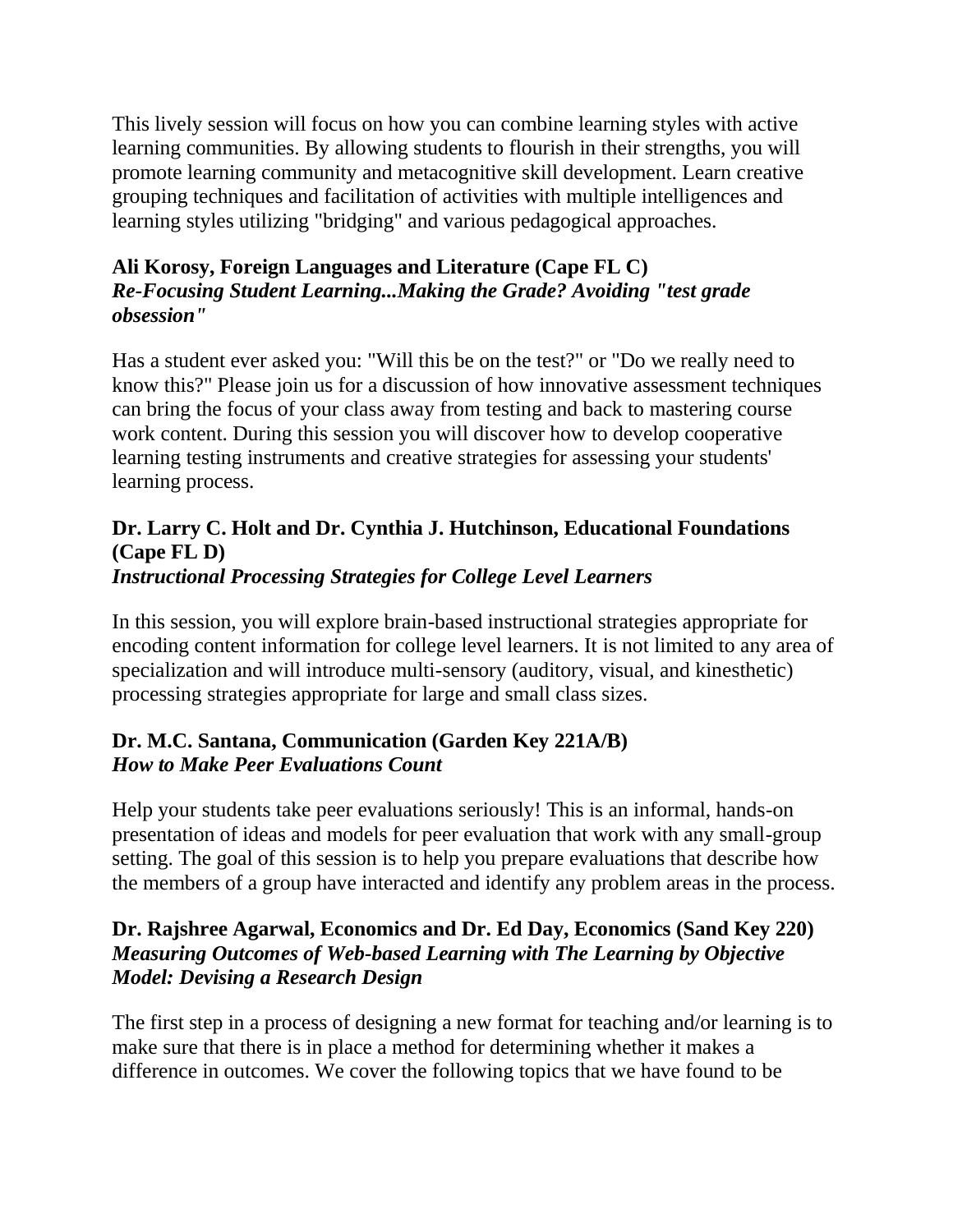<span id="page-12-0"></span>important in our research: Designing objectives, composing testable hypotheses, and designing the experiment.

[Return to the Index](#page-0-0)

**Tuesday, May 2, 2000 11:00 - 2:00 Team Time and Lunch on your own**

[Return to the Index](#page-0-0)

**Tuesday, May 2, 2000 2:00 - 4:00 Technology Sessions**

**by Pre-registration ONLY**

<span id="page-12-1"></span>*WebCT (CCII 225)*

*Dreamweaver (CCII 223)*

**Dr. Bruce Wilson, Political Science and Center for Distributed Learning (Cedar Key 223)** *Moving to the Online Environment: A Panel Discussion*

This session will examine why you might want to use the web in your existing classes, explore what is involved, and how to get started. Discussions will include how to design assignments that are substantive in nature, shortcuts to grading, as well as pitfalls and successes. The panel will also share information on "E" (web enhanced courses), "M" (reduced seat-time courses), and "W" (fully online courses). Join us!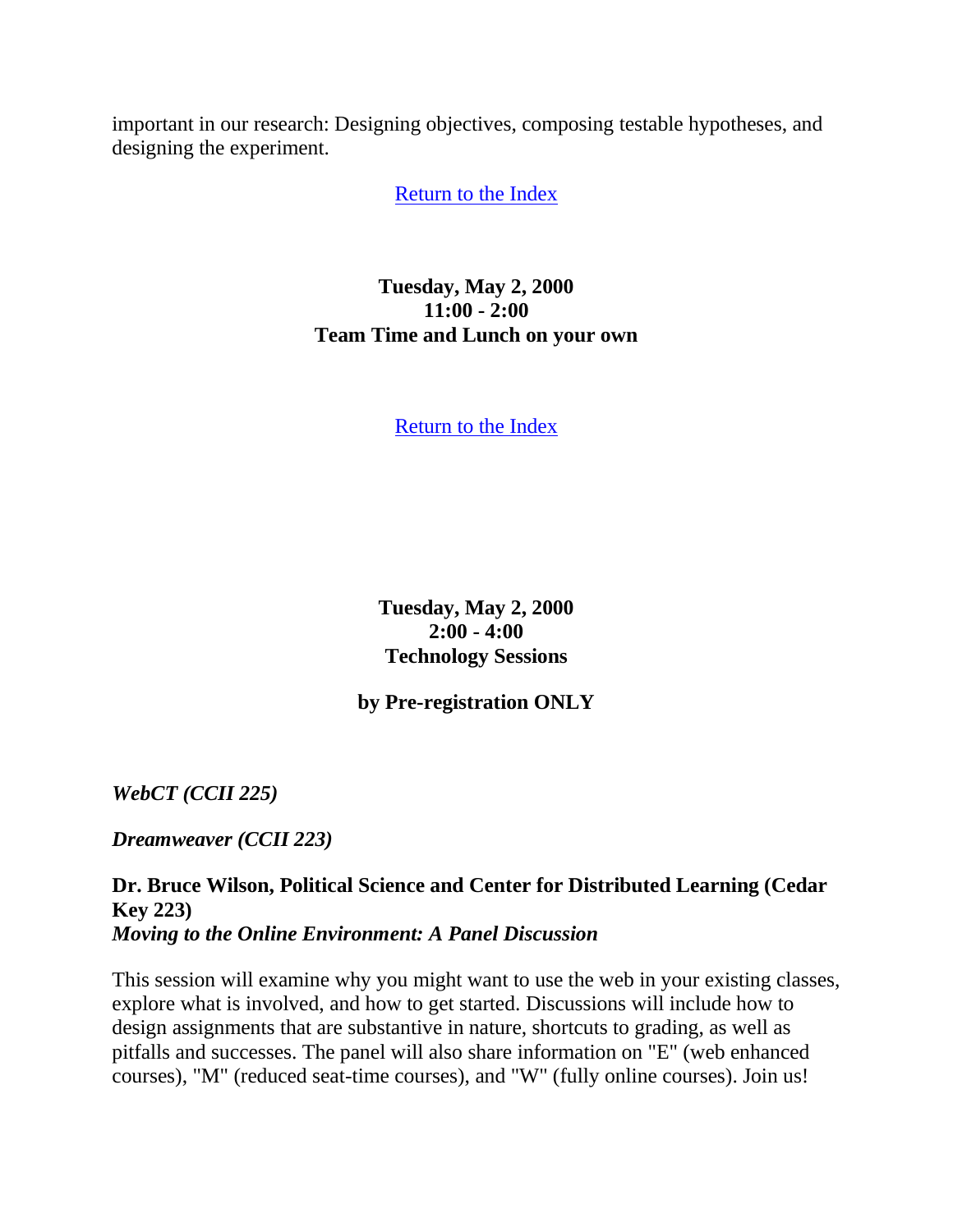## **Dr. Ann Marie Whyte, Finance and Dr. Rajshree Agarwal, Economics (CL1 218)** *Implementation Strategies for WebCT*

This session is targeted at first-time users of WebCT. WebCT has many interesting features that can enhance student learning and foster stronger communication between faculty and students. This session will focus on strategies for successfully implementing WebCT. The session is designed to help you sort through all you have learned and establish priorities for implementation.

## **OIR Staff, Office of Instructional Resources (CL1 202)** *Basic PowerPoint*

This session is conducted by OIR staff and will be held in the newly renovated Faculty Multimedia Center in Classroom Building 1, CL1 202. This two-hour session will prepare you to produce attractive multimedia sessions. Additional lab time available after the Summer Institute is completed.

## **Dr. Ed Day, Economics (CL1 207)** *Online Collaboration with NetMeeting*

Discover how you can use various features of NetMeeting to enhance your office hours. This session will include hands-on practice with NetMeeting through which you can explore how you and your students can use chat, whiteboard, document sharing, collaborative editing, etc.

## **OIR Staff, Office of Instructional Resources (HPA 119)** *Teaching in Multimedia Classrooms*

This session is conducted by OIR staff and will be held in a multimedia classroom. This two-hour session will provide you with hands-on training in using the multimedia classroom technologies and will assist you to use multimedia tools in classroom settings.

## **Chris Rank and Ian Monroe, Education (ED 221)** *Introduction to Video in the Classroom and Online: Real Audio & Video To Stream or Not to Stream...That is the Question*

Imagine broadcasting live or pre-recorded lectures, taking your class on a tour of the White House, listening to a famous musician perform at a concert, or having your students learn the latest dance steps over the Internet. On-line you can listen to almost any sporting event imaginable, play your favorite song, watch a baby being delivered,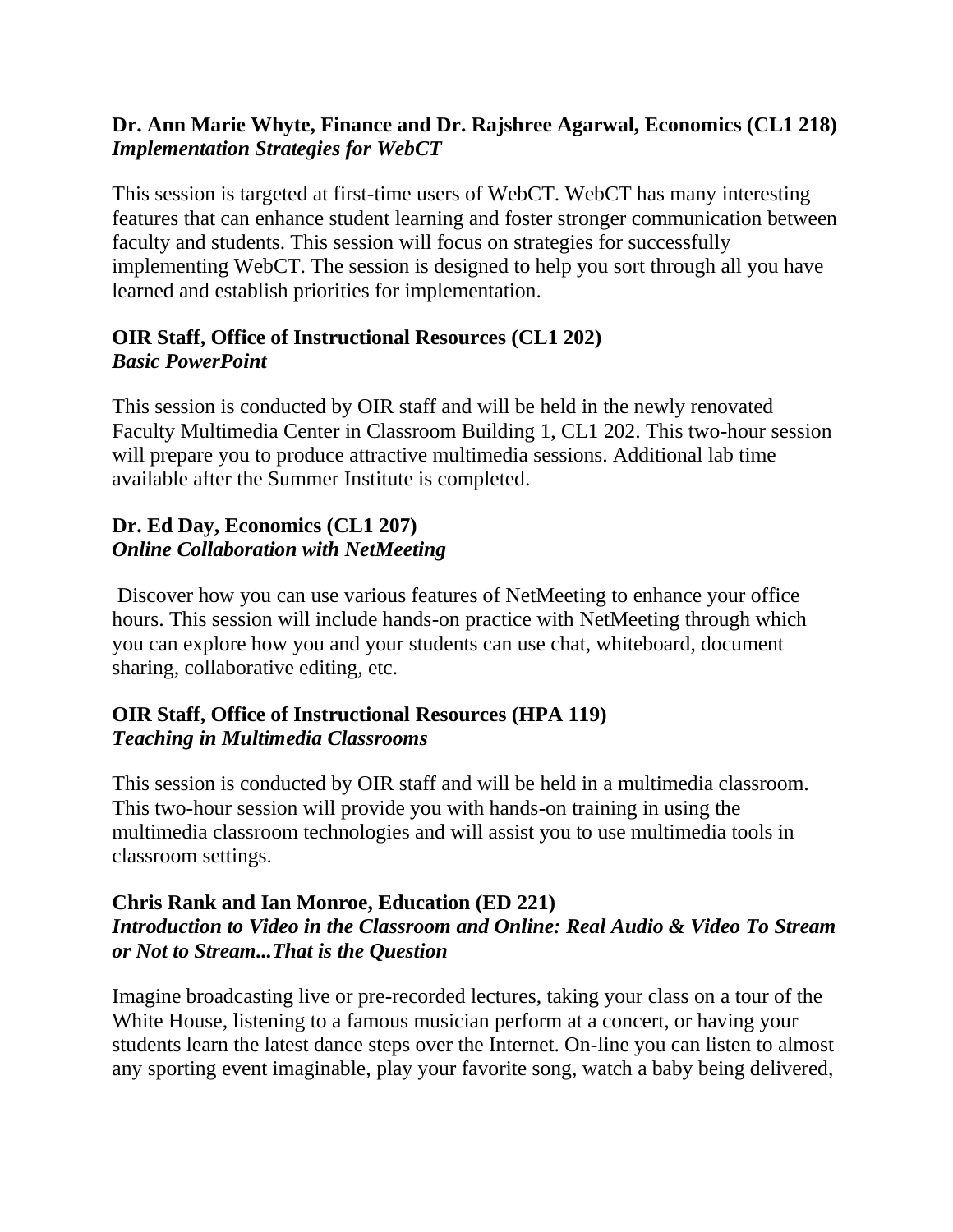observe heart surgery, and much, much more. Discussion of the possibilities, implications, pro's, and con's of this new technology.

### **OIR Staff, Office of Instructional Resources (Research Pavilion 169)** *Introduction to Photoshop 5.0*

Held in Digital Image Processing Lab in the Pavilion (Suite 169) in the Research Park. This hands-on session will show you how to produce, scan and manipulate images and how to store files in PhotoShop. Please bring your favorite slides or pictures with you.

<span id="page-14-0"></span>[Return to the Index](#page-0-0)

## **Wednesday, May 3, 2000 Teaching and Learning Sessions 8:00 - 9:25**

**Patricia Kenly and Carole Hinshaw, UCF Library Reference Dept. (Library 235C)** *Information Savvy: Discovering Electronic Resources*

What do these mean to you? Project MUSE, JSTO

R, Emerald, Dialog, EBSCOHost, Kluwer. Discover new databases available electronically from the library's homepage. Which should your students use for research? Join us to discuss how to access and integrate these into course work. Bring research topics to use for the hands-on exercises.

### **Dr. Kay Allen, Educational Foundations (Cape FL A)** *A Paradigm for Promoting Metacognition in the Classroom: Creating Self Directed Learners*

The focus of this session will be on developing approaches for use in the higher education classroom that promote students' assuming responsibility for their own learning. The format will be experiential and interactive. You will be asked to develop and share ways in which you can modify your pedagogy to promote the use of metacognitive skills by students.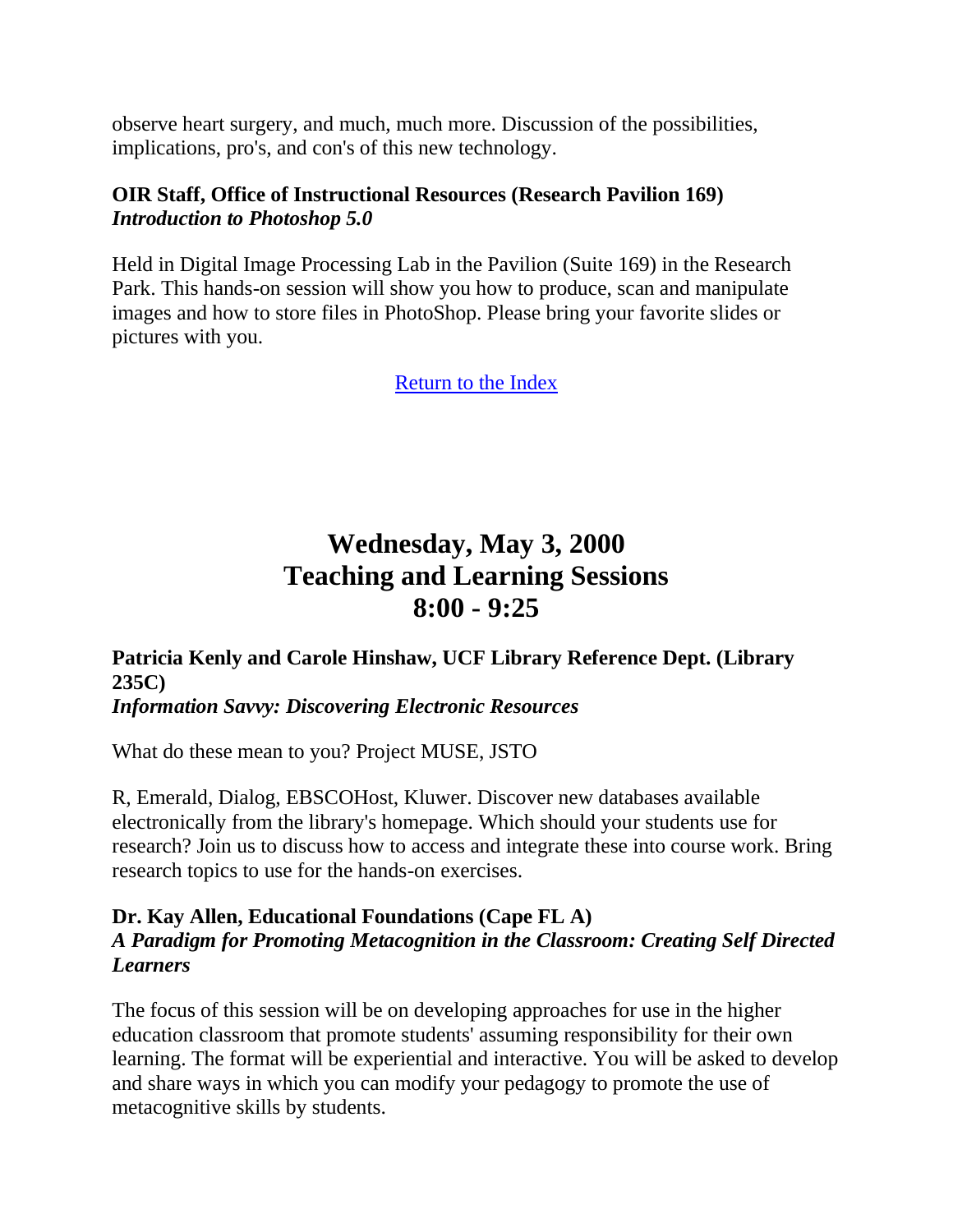## **Dr. Jeff Paradis, Chemistry and Dr. Karen Smith, FCTL (Cape FL B)**

## *Bringing the Real World into the Classroom: Problem Solving, Discovery, and Creative Learning*

No matter the discipline, problem solving is a key component of the learning process. Discover how you can turn your exercises into collaborative problem-solving opportunities. Bring a sample activity that you can transform to emphasize exploration, discover, and critical analysis.

#### **Shari Hodgson, Communication; Sophia Kowalski, English; and Peter Telep, English (Cape FL C)** *Assessing Small Group Work*

This workshop will focus on specific techniques you can use to assess daily and semester-long small group projects. Topics covered will include grading rubrics, student self-assessment, progress reports, accountability, and post group assessment. We will review collaborative learning activities implemented by other instructors and work in small groups to discover firsthand effective methods for evaluating group assignments.

## **Dr. Jeffrey Kaplan, Educational Foundations; Dr. Carol Bast, Criminal Justice and Legal Studies; and Dr. Rajshree Agarwal, Economics (Cape FL D)** *Active Learning-Creative Approaches to College Instruction*

You will engage in interactive, hands-on instruction on how to provide your students with active learning activities for improving students' engagement and performance. Alternative methods for exploring content material will be explored.

## **Dr. M.C. Santana, Communication (Garden Key 221A/B)** *How to Make Peer Evaluations Count*

Help your students take peer evaluations seriously! This is an informal, hands-on presentation of ideas and models for peer evaluation that work with any small-group setting. The goal of this session is to help you prepare evaluations that describe how the members of a group have interacted and identify any problem areas in the process.

## **Dr. Jennifer Deets and Dr. Judy Johnson, Educational Foundations (Sand Key 220)** *Enhancing Student Learning through Teacher Research*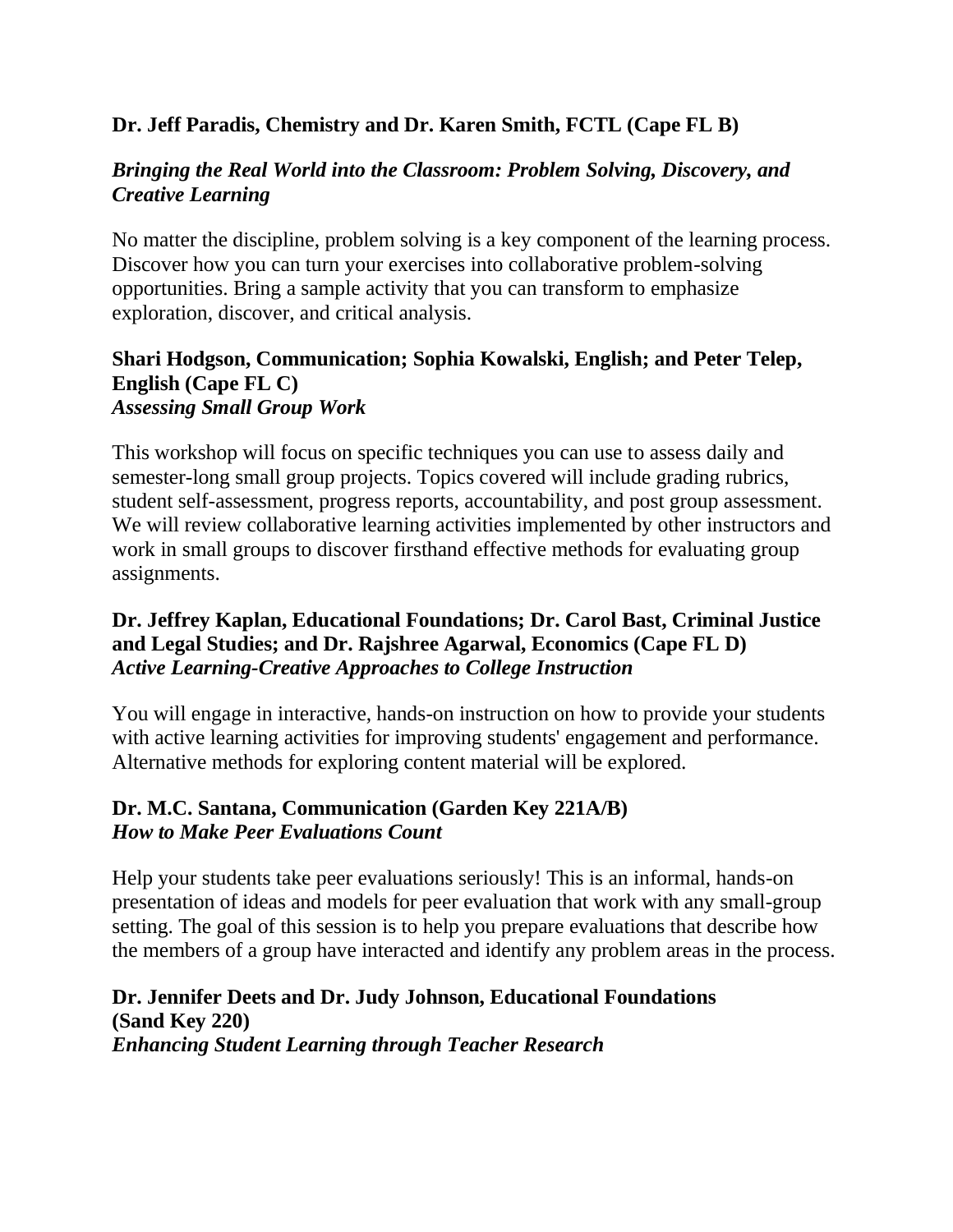Teaching and learning are reciprocal endeavors. Is your teaching obtaining maximum and quality student learning? Rigorous research into our own practices — questioning and analyzing them — is an essential step toward maximizing student learning. This session will challenge you to research your own practices in ways that will spark your enthusiasm and ignite change that fosters genuine learning.

<span id="page-16-0"></span>[Return to the Index](#page-0-0)

## **Wednesday, May 3, 2000 Teaching and Learning Sessions 9:35 - 11:00**

## **Rich Gause, Government Documents Librarian (Library 235C)** *Go Where and Do What??? Creating Effective Library Assignments*

What seems like simple library research to you frequently frustrates inexperienced students. Learn about common problems and ways to avoid them. Bring drafts of your syllabus and the library assignments you're planning. Be prepared to give and receive suggestions for improvements.

## **Dr. Jeffrey Kaplan, Educational Foundations (Cape FL A)** *Critical Thinking Strategies: Creating Scenarios & Problem-Based Learning*

Teaching your students to think critically is more than just asking them to think "outside the box." Often, you must ask your students to look inside themselves. This workshop invites you to learn strategies to engage both you and your students in a self-reflective, interactive instruction that involves using problem-based learning to create real and imagined teaching scenarios. Suitable for many disciplines and various pedagogical approaches.

**Dr. Kay Allen, Educational Foundations and Dawn Currier, FCTL (Cape FL B)** *You've Got Style....And Here's How to Use It! Making the most out of your students' strengths in the classroom*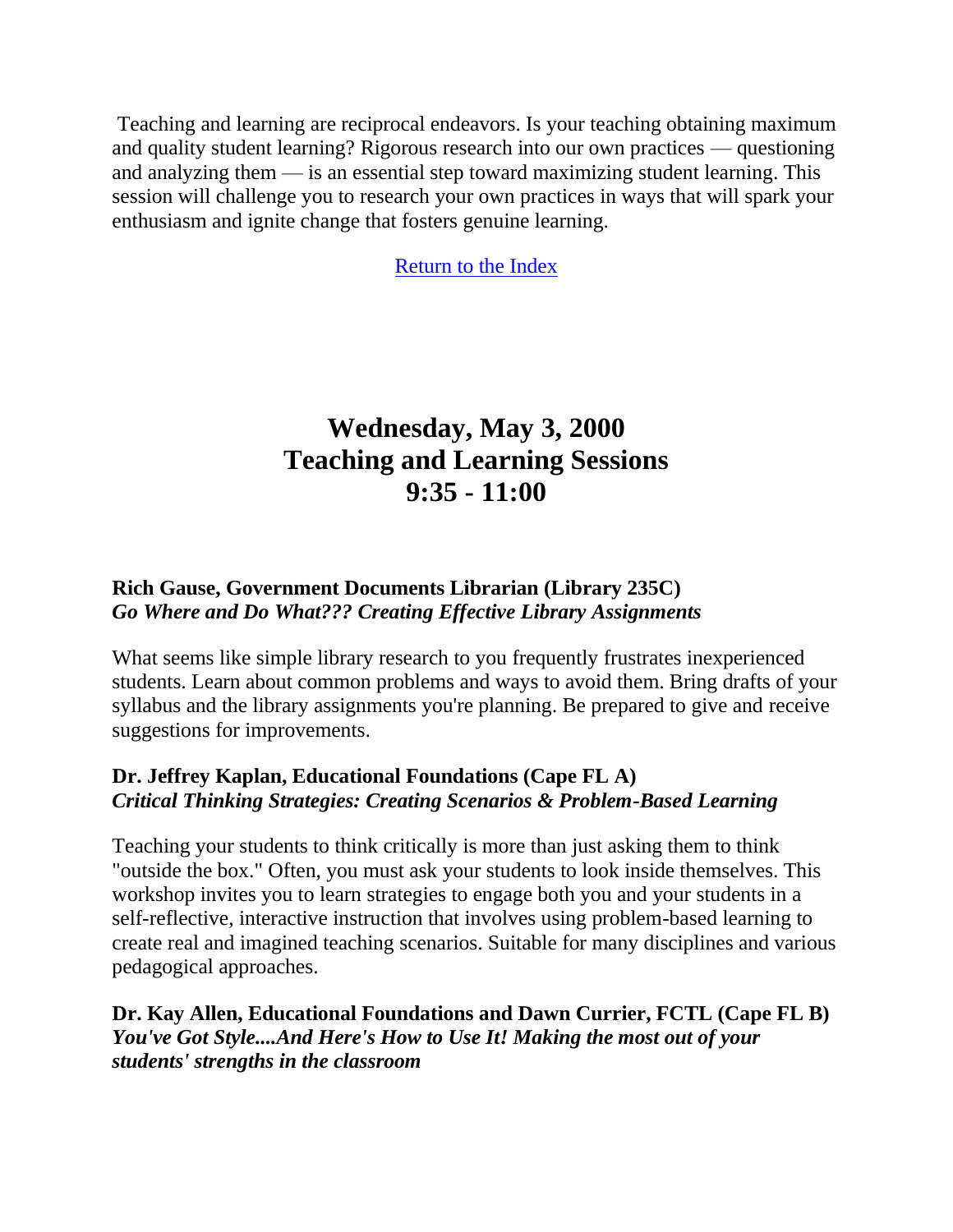This lively session will focus on how you can combine learning styles with active learning communities. By allowing students to flourish in their strengths, you will promote learning community and metacognitive skill development. Learn creative grouping techniques and facilitation of activities with multiple intelligences and learning styles utilizing "bridging" and various pedagogical approaches.

## **Dr. Joan Morris, Sociology and Anthropology (Cape FL C)** *Teaching Strategies for Active Involvement in Large Classes*

The results of more than 200 studies show that lecture is significantly less effective than discussion for teaching students to think. The possibility exists, even in large classes, to develop students' abilities to think critically via "student centered" classroom environments. This workshop focuses on combining short lectures with group interaction in order to optimize your students' communication and critical thinking skills.

## **Dr. E.H. Mike Robinson, Dr. Mark Young, Carolyn Hopp, Human Services and Wellness; Donna Leinsing, UCF Academy for Teaching, Learning, and Leadership and Jackie Flannagan, Holmes Partnership School (Cape FL D)** *Assessment Tool Kit: Portfolio Assessment in Undergraduate and Graduate Programs*

This session will examine the use of portfolios as an assessment tool for student progress. Focus will be on the selection and design of assessments that elicit established outcomes. You will learn about the concept of authentic assessment as a use of rubrics in portfolio assessment. Templates for Performance Assessment Tasks will be shared. Both individual class assessment and program assessment will be discussed.

## **Dr. Melody Bowdon, English (Garden Key 221A/B)** *Designing Manageable and Productive Writing Assignments*

This workshop session will explore strategies for designing writing tasks that support course goals and encourage critical thinking. We'll discuss the correlation between well-designed assignments and efficient and consistent student assessment. We'll work collaboratively to create assignments and grading guidelines. We'll discuss ways in which writing tasks can help to bridge gaps among academic fields.

## **Dr. Ron Eaglin, Engineering (Sand Key 220)** *Riding Herd on Team Projects*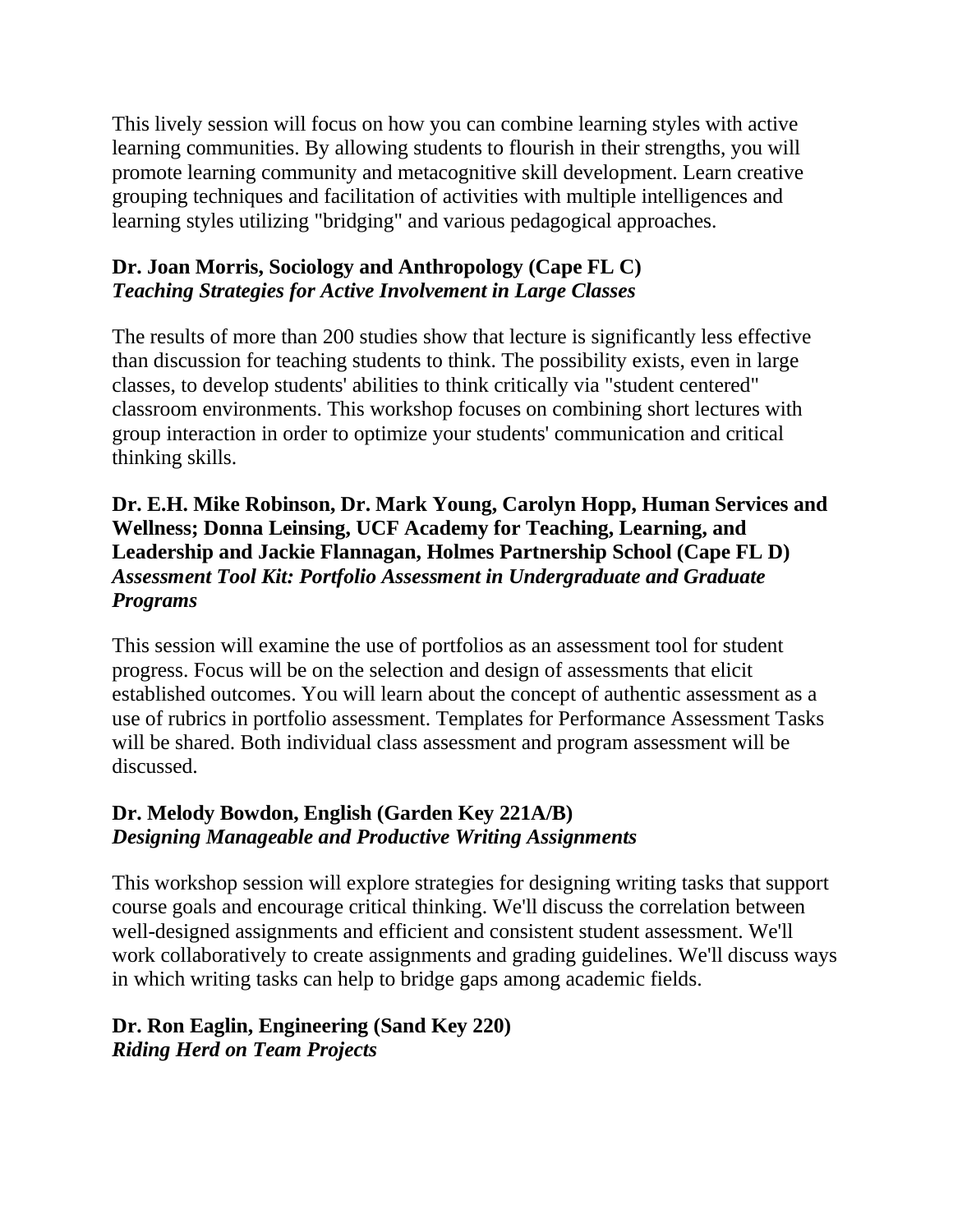The techniques outlined in this seminar will show you many techniques for effectively managing teams of students, both in-class and in large projects performed out of class. You will learn about setting up and grading projects in classes with over 500 students (over 100 teams of 5), team competitions, dealing with virtual teams, and in-class team forming for collaborative learning.

[Return to the Index](#page-0-0)

<span id="page-18-0"></span>**Wednesday, May 3, 2000 11:00 - 2:00 Team Time and Lunch on your own**

[Return to the Index](#page-0-0)

**Wednesday, May 3, 2000 2:00 - 4:00 Technology Sessions**

**by Pre-registration ONLY**

*WebCT (CCII 225)*

*Dreamweaver (CCII 223)*

**Dr. Bruce Wilson, Political Science and Center for Distributed Learning (Cedar Key 223)** *Moving to the Online Environment: A Panel Discussion*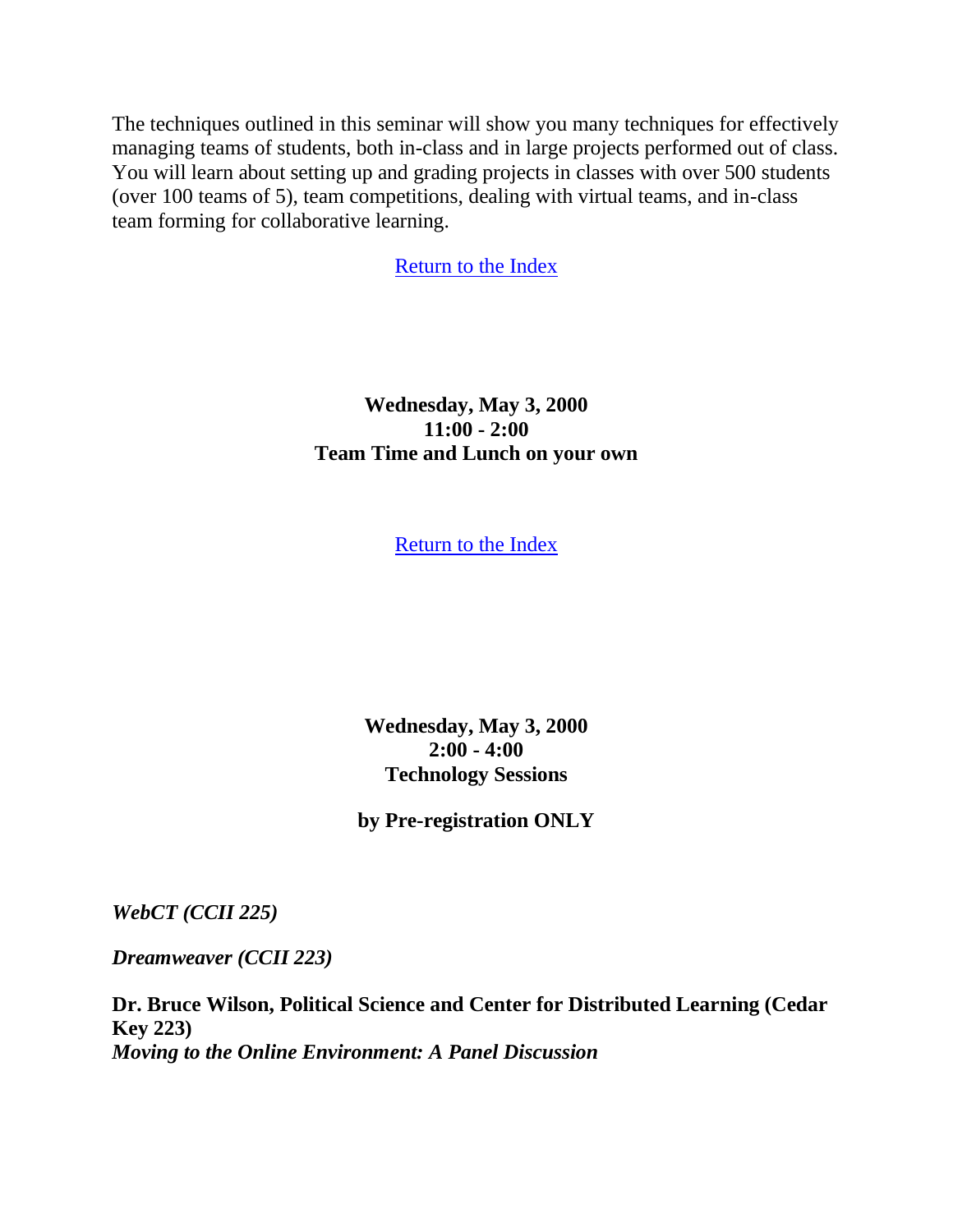This session will examine why you might want to use the web in your existing classes, explore what is involved, and how to get started. Discussions will include how to design assignments that are substantive in nature, shortcuts to grading, as well as pitfalls and successes. The panel will also share information on "E" (web enhanced courses), "M" (reduced seat-time courses), and "W" (fully online courses). Join us!

## **Dr. Jeff Paradis, Chemistry (CL1 218)** *Introduction to Teaching in Studio and Notebook Classrooms*

Planning to teach in one of the new studio classrooms? Dr. Jeff Paradis will share his studio classroom experiences he gained while at San Luis Obispo and help you create strategies for moving into a technology-enhanced collaborative learning environment.

## **OIR Staff, Office of Instructional Resources (CL1 202)** *Advanced PowerPoint*

This session is conducted by OIR staff and will be held in the newly renovated Faculty Multimedia Center in Classroom Building 1, CL1 202. This two-hour session will provide you with hands-on activities in image production, scanning, using master slides clip art posing to the Web creating around slides, and animation. Additional lab time available after the Summer Institute is completed.

## **Peter Telep and Karla Kitalong, English (CL1 207)** *Managing Group Activities in the Studio and Notebook Classrooms*

The new technology enhanced collaborative learning environments in CL1 open a world of possibilities for interaction, exploration, research, ... and chaos! If you are planning to teach in a studio or notebook classroom, of if you want to discover how the environment will make your classes even more collaborative than before, bring activities that you have used (or plan to use) in class and join this session. Participants will organize and design activities for use in this unique environment.

## **Dr. Joan Morris, Sociology and Anthropology (Library 235C)** *Managing Online Discussions*

In this hands-on session, we will focus on the basics of online student discussions. This includes: laying out the "ground rules" in advance, providing incentives for student participation, organizing and managing discussion formats, evaluating quality as well as quantity of student comments and the pros and cons of incorporating online discussions into your course, whether in a fully face-to-face course or one in which "seat time" is reduced or eliminated.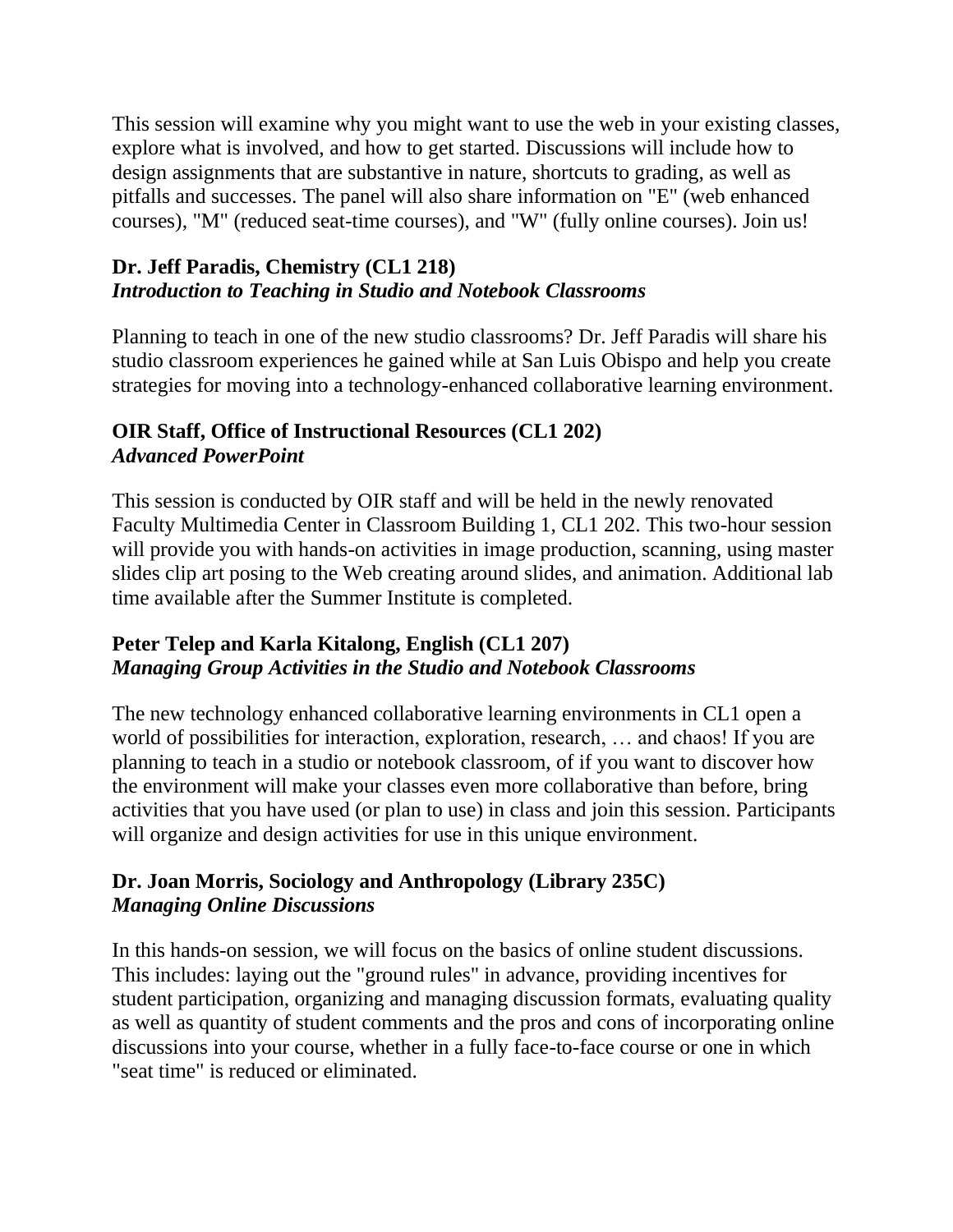#### **Chris Rank and Ian Monroe, Education (ED 221)** *Introduction to Video in the Classroom and Online: Real Audio & Video To Stream or Not to Stream...That is the Question*

Imagine broadcasting live or pre-recorded lectures, taking your class on a tour of the White House, listening to a famous musician perform at a concert, or having your students learn the latest dance steps over the Internet. On-line you can listen to almost any sporting event imaginable, play your favorite song, watch a baby being delivered, observe heart surgery, and much, much more. Discussion of the possibilities, implications, pro's, and con's of this new technology.

#### **OIR Staff, Office of Instructional Resources (Research Pavilion 169)** *Introduction to Photoshop 5.0*

Held in Digital Image Processing Lab in the Pavilion (Suite 169) in the Research Park. This hands-on session will show you how to produce, scan and manipulate images and how to store files in PhotoShop. Please bring your favorite slides or pictures with you.

<span id="page-20-0"></span>[Return to the Index](#page-0-0)

## **Thursday, May 4, 2000 Teaching and Learning Sessions 8:00 - 9:25**

## **Donna Goda and Athena Hoeppner, UCF Library (Library 235C)** *Library Support for Distance Learners*

Just because your students never set foot on campus doesn't mean they shouldn't or can't use the library. Learn how the Library can support your class with online products and services, including full text sources, library instruction tailored for your class, and our Quick Reference Service.

**Dr. Larry C. Holt and Dr. Cynthia J. Hutchinson, Educational Foundations (Cape FL A)** *Instructional Processing Strategies for College Level Learners*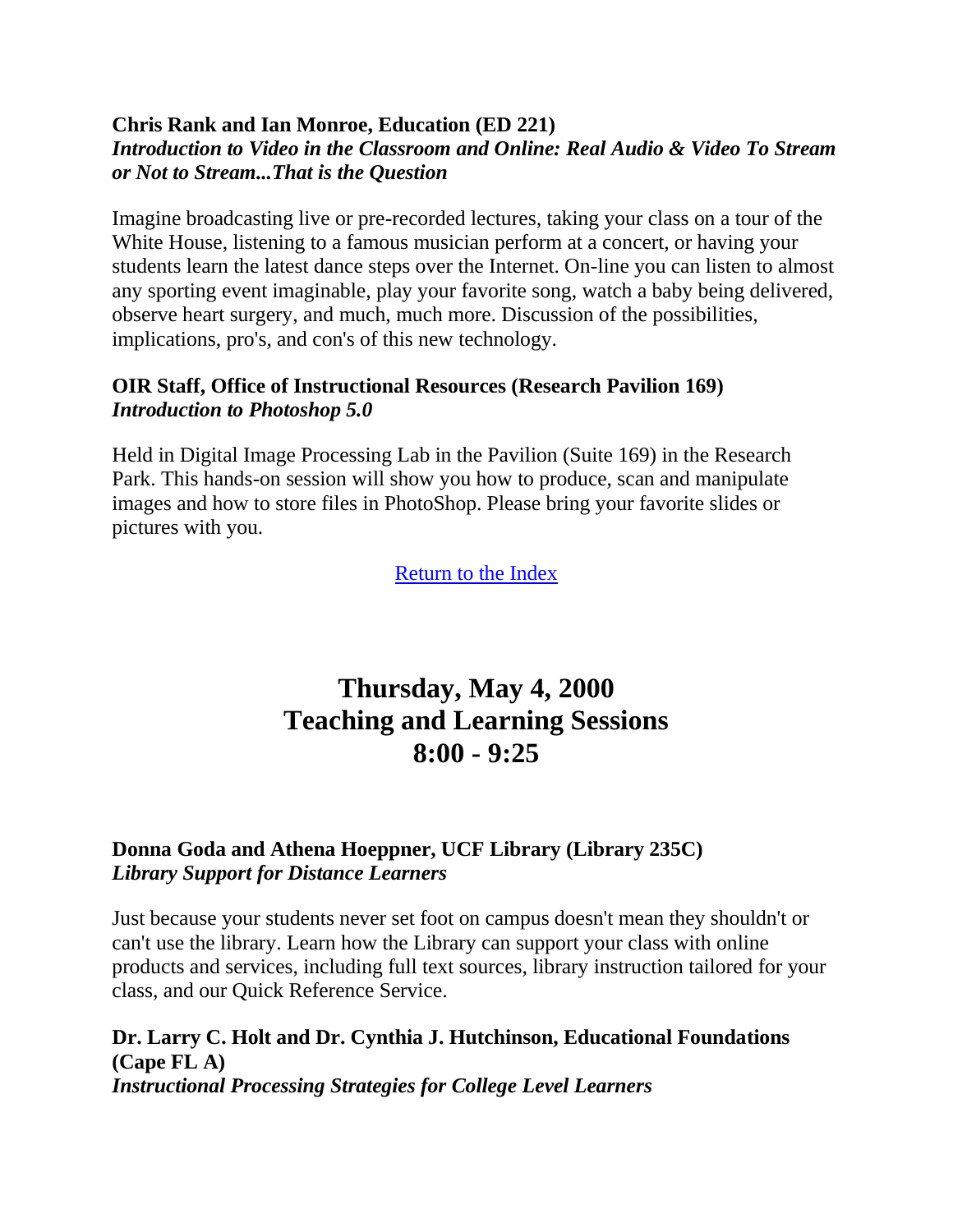In this session, you will explore brain-based instructional strategies appropriate for encoding content information for college level learners. It is not limited to any area of specialization and will introduce multi-sensory (auditory, visual, and kinesthetic) processing strategies appropriate for large and small class sizes.

## **Ali Korosy, Foreign Languages and Dr. Judy Welch, Accounting (Cape FL B)**

## *Creating Effective, Active Learning in Any Discipline*

Do you feel that your students don't remember all those helpful dates, formulas and vocabulary two years after they graduate? Would you prefer students develop the ability to evaluate and apply the course content so they will remember it two years after they graduate? In this session, we will provide "whys" and "hows" of active learning strategies from several different disciplines and you will be guided in adapting them to any discipline.

## **Dr. Karen L. Smith, FCTL (Cape FL C)** *Syllabus Design*

New activities, new technologies, new testing strategies … wrap them up in an interactive syllabus that guides the students through your course. You will outline a new syllabus that includes guidelines, rules, hints for success, and more.

## **Dr. Jeffrey Kaplan, Educational Foundations (Cape FL D)** *Contract-Based Grading: Alternative Assessment of Students*

You will engage in interactive, hands-on instruction on how to implement contract grading and other non-traditional forms of grading into your college classes. Contract grading will be evaluated and compared to more traditional forms of student assessment.

## **Dr. Melody Bowdon and Dr. Martha Marinara, English (Garden Key 221A/B)** *Strategies for Strengthening the LINC Program*

This interactive think tank session will invite past, present and future LINC faculty to discuss prospects for improving interdisciplinary learning. We will encourage you to share your ideas and experiences and to begin new collaborations through small group breakout sessions. Student Affairs and Academic Support Services representatives will be present to offer suggestions and insights.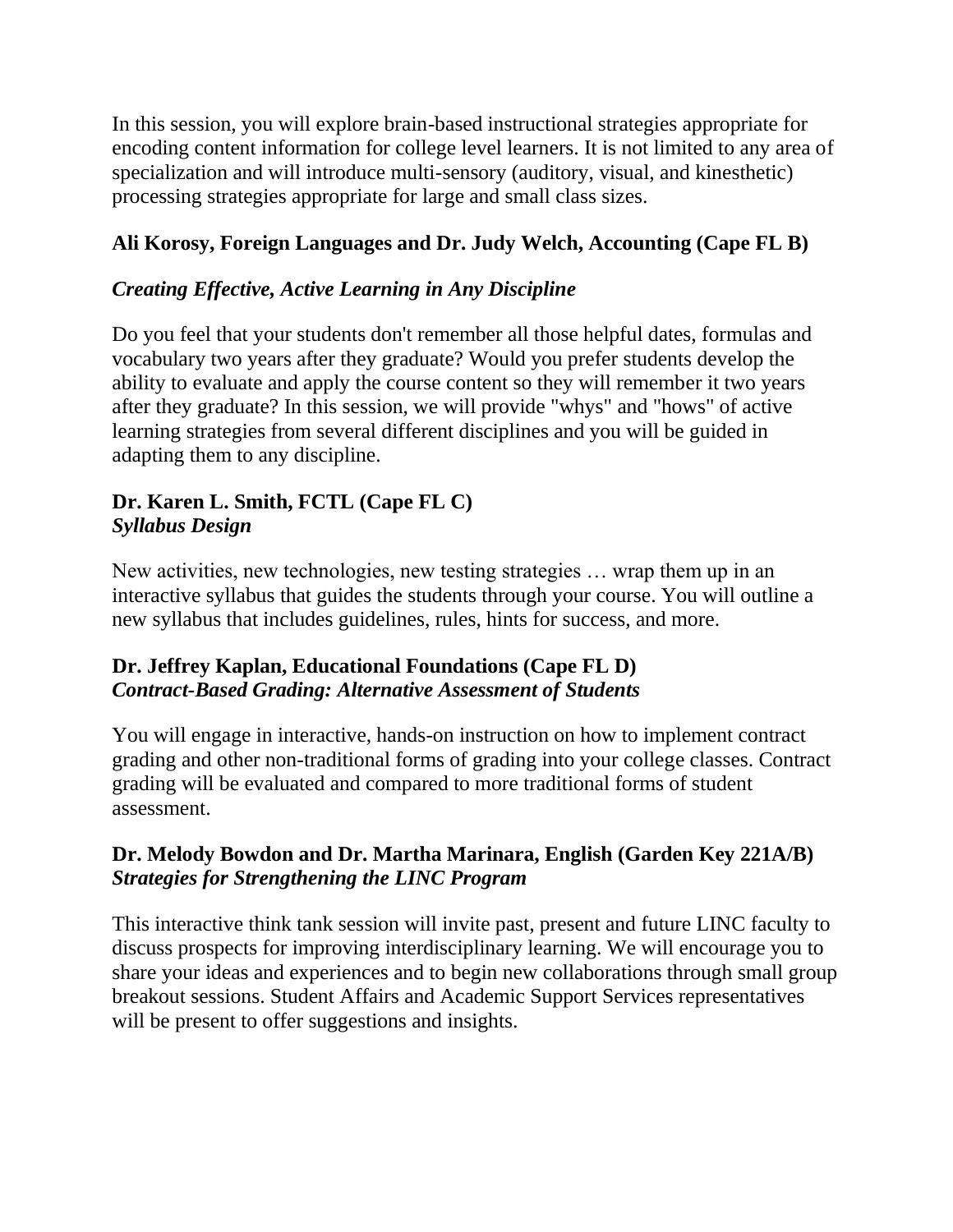## **Dr. Rajshree Agarwal, Economics and Dr. Ed Day, Economics (Sand Key 220)** *Measuring Outcomes of Web-based Learning with The Learning by Objective Model: Devising a Research Design*

The first step in a process of designing a new format for teaching and/or learning is to make sure that there is in place a method for determining whether it makes a difference in outcomes. We cover the following topics that we have found to be important in our research: Designing objectives, composing testable hypotheses, and designing the experiment.

<span id="page-22-0"></span>[Return to the Index](#page-0-0)

# **Thursday, May 4, 2000 Teaching and Learning Sessions 9:35 - 11:00**

## **Patricia Kenly and Carole Hinshaw, UCF Library Reference Dept. (Library 235C)**

#### *Information Savvy: Discovering Electronic Resources*

What do these mean to you? Project MUSE, JSTOR, Emerald, Dialog, EBSCOHost, Kluwer. Discover new databases available electronically from the library's homepage. Which should your students use for research? Join us to discuss how to access and integrate these into course work. Bring research topics to use for the hands-on exercises.

## **Dr. Jeffrey Kaplan, Educational Foundations; Dr. Carol Bast, Criminal Justice and Legal Studies; and Dr. Rajshree Agarwal, Economics (Cape FL A)**

## *Active Learning-Creative Approaches to College Instruction*

You will engage in interactive, hands-on instruction on how to provide your students with active learning activities for improving students' engagement and performance. Alternative methods for exploring content material will be explored.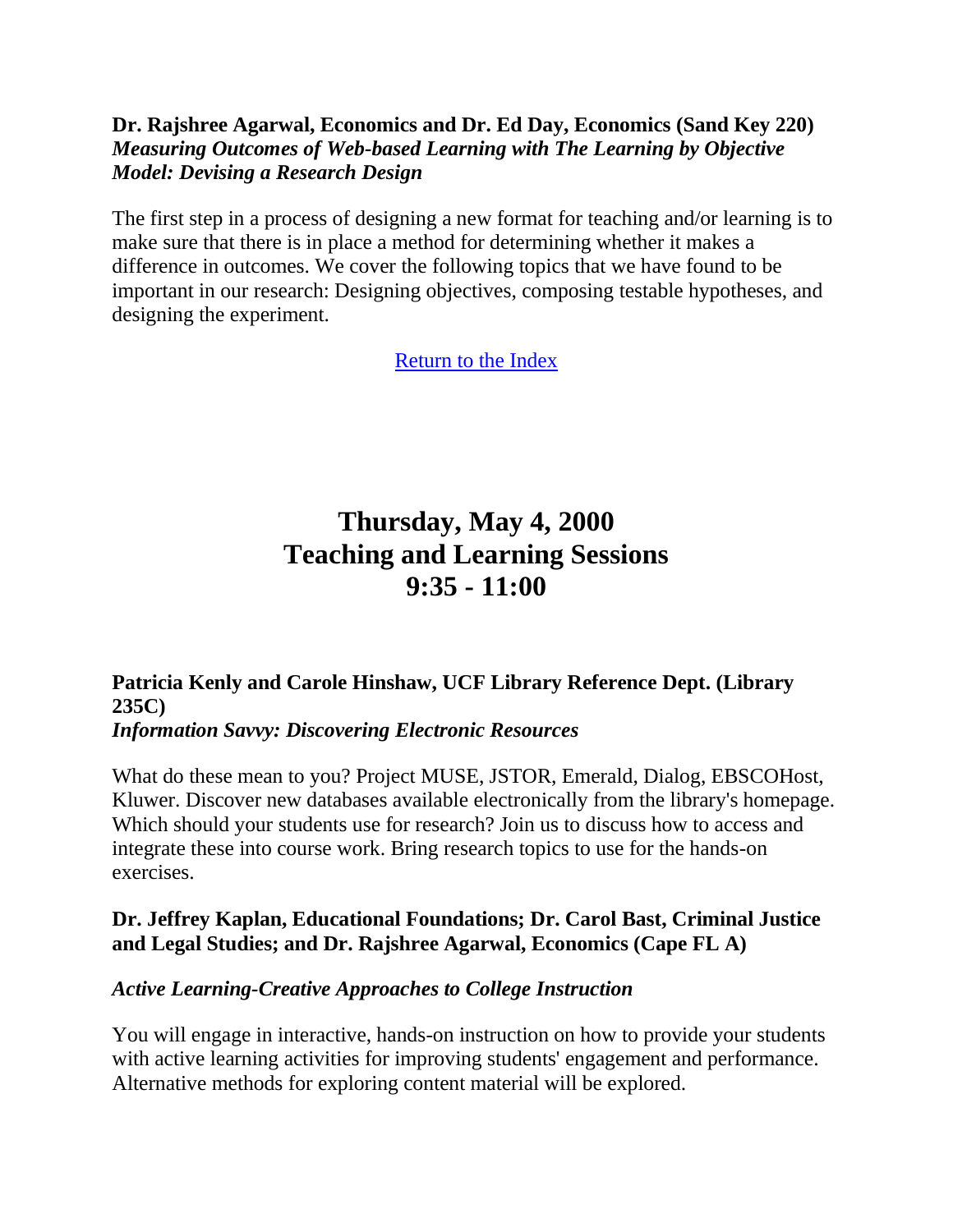## **Dr. Jeff Paradis, Chemistry and Dr. Karen Smith, FCTL (Cape FL B)** *Bringing the Real World into the Classroom: Problem Solving, Discovery, and Creative Learning*

No matter the discipline, problem solving is a key component of the learning process. Discover how you can turn your exercises into collaborative problem-solving opportunities. Bring a sample activity that you can transform to emphasize exploration, discover, and critical analysis.

#### **Shari Hodgson, Communication; Sophia Kowalski, English; and Peter Telep, English (Cape FL C)** *Assessing Small Group Work*

This workshop will focus on specific techniques you can use to assess daily and semester-long small group projects. Topics covered will include grading rubrics, student self-assessment, progress reports, accountability, and post group assessment. We will review collaborative learning activities implemented by other instructors and work in small groups to discover firsthand effective methods for evaluating group assignments.

## **Dr. E.H. Mike Robinson, Dr. Mark Young, Carolyn Hopp, Human Services and Wellness; Donna Leinsing, UCF Academy for Teaching, Learning, and Leadership and Jackie Flannagan, Holmes Partnership School (Cape FL D)** *Assessment Tool Kit: Portfolio Assessment in Undergraduate and Graduate Programs*

This session will examine the use of portfolios as an assessment tool for student progress. Focus will be on the selection and design of assessments that elicit established outcomes. You will learn about the concept of authentic assessment as a use of rubrics in portfolio assessment. Templates for Performance Assessment Tasks will be shared. Both individual class assessment and program assessment will be discussed.

## **Patricia Pates, Lynne Branham and Delaine Priest, SARC (Garden Key 221A/B)** *Learning Styles: Past the Theory and into Practice*

The fact that a students' learning styles impacts academic performance is incontrovertible. What is more difficult to conceptualize is how to actually adapt course delivery so it adequately addresses a diverse group of learning predispositions. This workshop will provide you with a unique opportunity to take what is already known about learning styles and through self-assessment, role-play, and hypothetical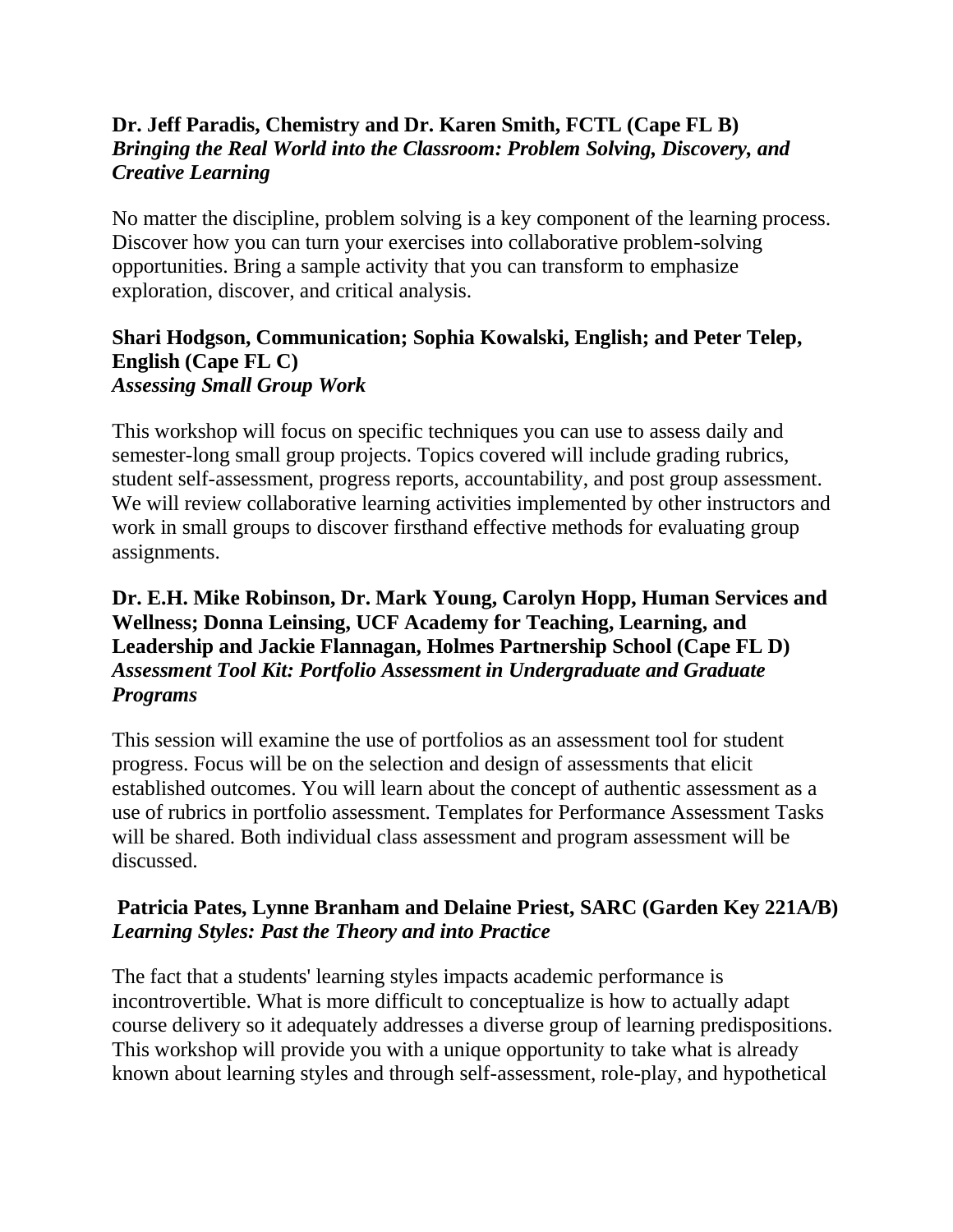teaching scenarios, apply this information in concrete methods that are adaptable for your classroom use.

## **Dr. Ron Eaglin, Engineering (Sand Key 220)** *Riding Herd on Team Projects*

The techniques outlined in this seminar will show you many techniques for effectively managing teams of students, both in-class and in large projects performed out of class. You will learn about setting up and grading projects in classes with over 500 students (over 100 teams of 5), team competitions, dealing with virtual teams, and in-class team forming for collaborative learning.

[Return to](#page-0-0) the Index

## <span id="page-24-0"></span>**Thursday, May 4, 2000 11:00 - 2:00 Team Time and Lunch on your own**

[Return to the Index](#page-0-0)

**Thursday, May 4, 2000 2:00 - 4:00 Technology Sessions**

**by Pre-registration ONLY**

*WebCT (CCII 225)*

*Dreamweaver (CCII 223)*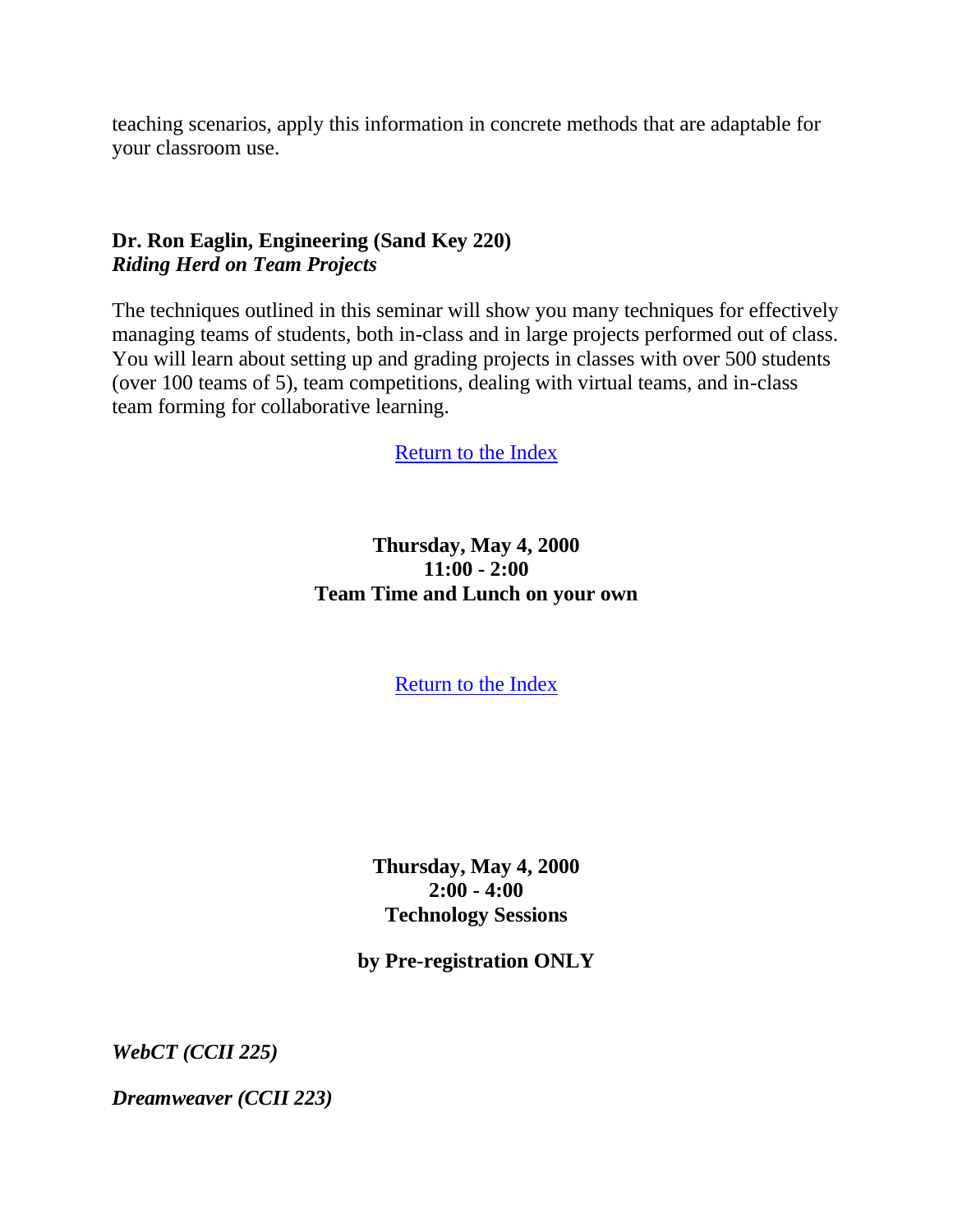## **OIR Staff, Office of Instructional Resources (CL1 202)** *Advanced PowerPoint*

This session is conducted by OIR staff and will be held in the newly renovated Faculty Multimedia Center in Classroom Building 1, CL1 202. This two-hour session will provide you with hands-on activities in image production, scanning, using master slides clip art posing to the Web creating around slides, and animation. Additional lab time available after the Summer Institute is completed.

#### **Dr. Melody Bowdon, English and Dr. Mike Robinson, Human Services and Wellness (CL1 207)** *Managing Group Activities in the Studio and Notebook Classrooms*

The new technology enhanced collaborative learning environments in CL1 open a world of possibilities for interaction, exploration, research, ... and chaos! If you are planning to teach in a studio or notebook classroom, of if you want to discover how the environment will make your classes even more collaborative than before, bring activities that you have used (or plan to use) in class and join this session. Participants will organize and design activities for use in this unique environment.

## **OIR Staff, Office of Instructional Resources (HPA 119)** *Teaching in Multimedia Classrooms*

This session is conducted by OIR staff and will be held in a multimedia classroom. This two-hour session will provide you with hands-on training in using the multimedia classroom technologies and will assist you to use multimedia tools in classroom settings.

#### **Dr. Linda Hennig and Dr. Mary Lou Sole, Nursing; Dr. Ruth Marshall, OIR (HPA 117)** *Teaching Strategies for the ITV Environment*

The session will be conducted in HPA 117 and will be delivered live, via the ITV network to branch campus sites in Brevard and Daytona. Topics will include class management strategies, faculty preparation, working with branch campus staff, media production skills, and copyright issues.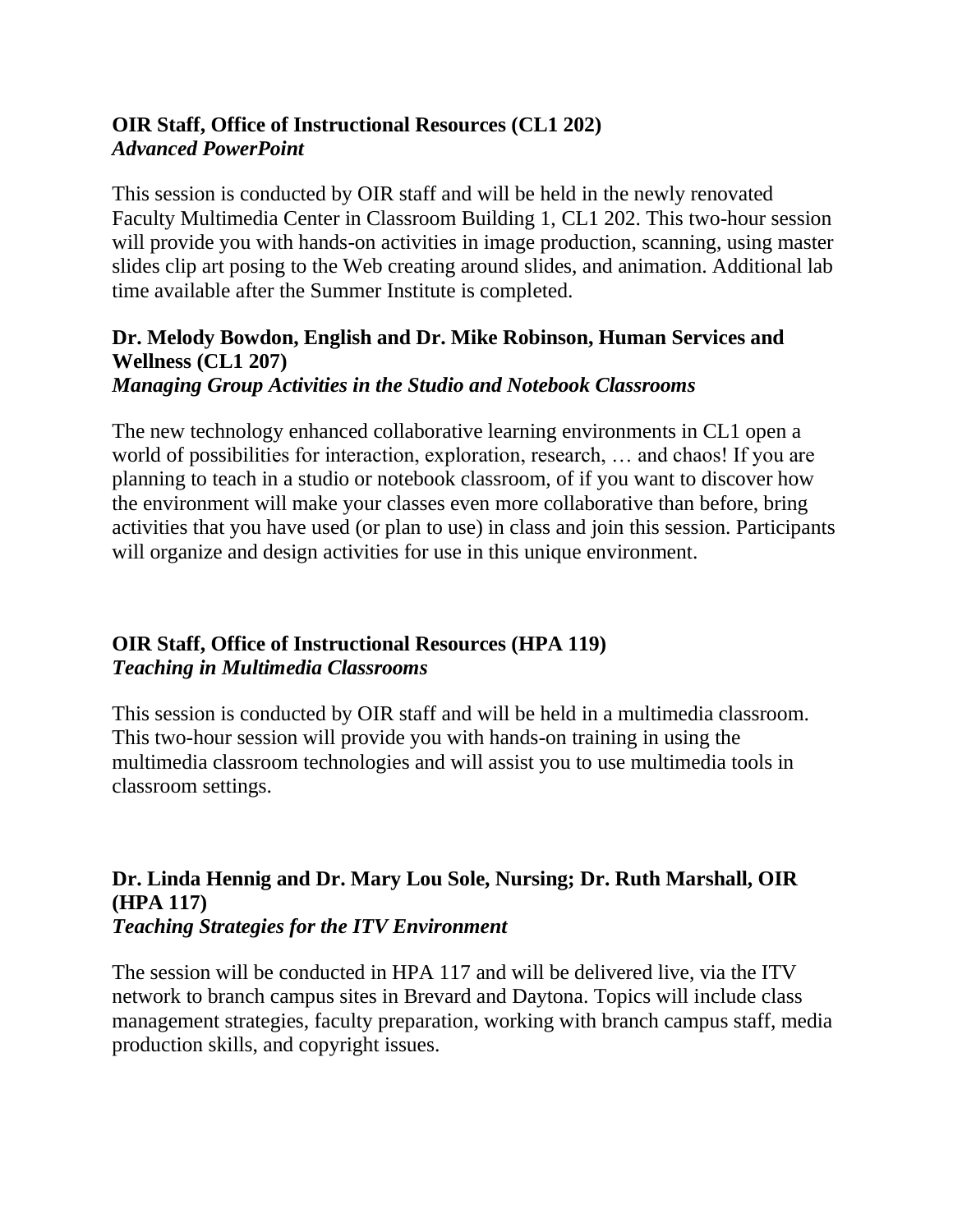## **Dr. Debby Mitchell, Human Services and Wellness (ED 221)** *Digitizing Video Made Easy on the IMac*

Learn how to use iMovie, a digital video editing program and make your own movies. This workshop will take you stepbystep through the process. You will learn how to use the simple draganddrop editing program. You can add titles, create transitions, add music and other sound tracks, and add special effects. IMovie is found at http://www.apple.com/imovie/

## **OIR Staff, Office of Instructional Resources (Research Pavilion 169)** *Introduction to Photoshop 5.0*

Held in Digital Image Processing Lab in the Pavilion (Suite 169) in the Research Park. This hands-on session will show you how to produce, scan and manipulate images and how to store files in PhotoShop. Please bring your favorite slides or pictures with you.

<span id="page-26-0"></span>[Return to the Index](#page-0-0)

## **Friday, May 5, 2000 Teaching and Learning Sessions 9:00 - 11:00**

*WebCT (CCII 225)*

*Dreamweaver (CCII 223)*

*Behind Dreamweaver: Finding the fix when web pages go bad (CL1 202)*

**Dr. Ann Marie Whyte, Finance (Library 235C)** *Implementation Strategies for WebCT*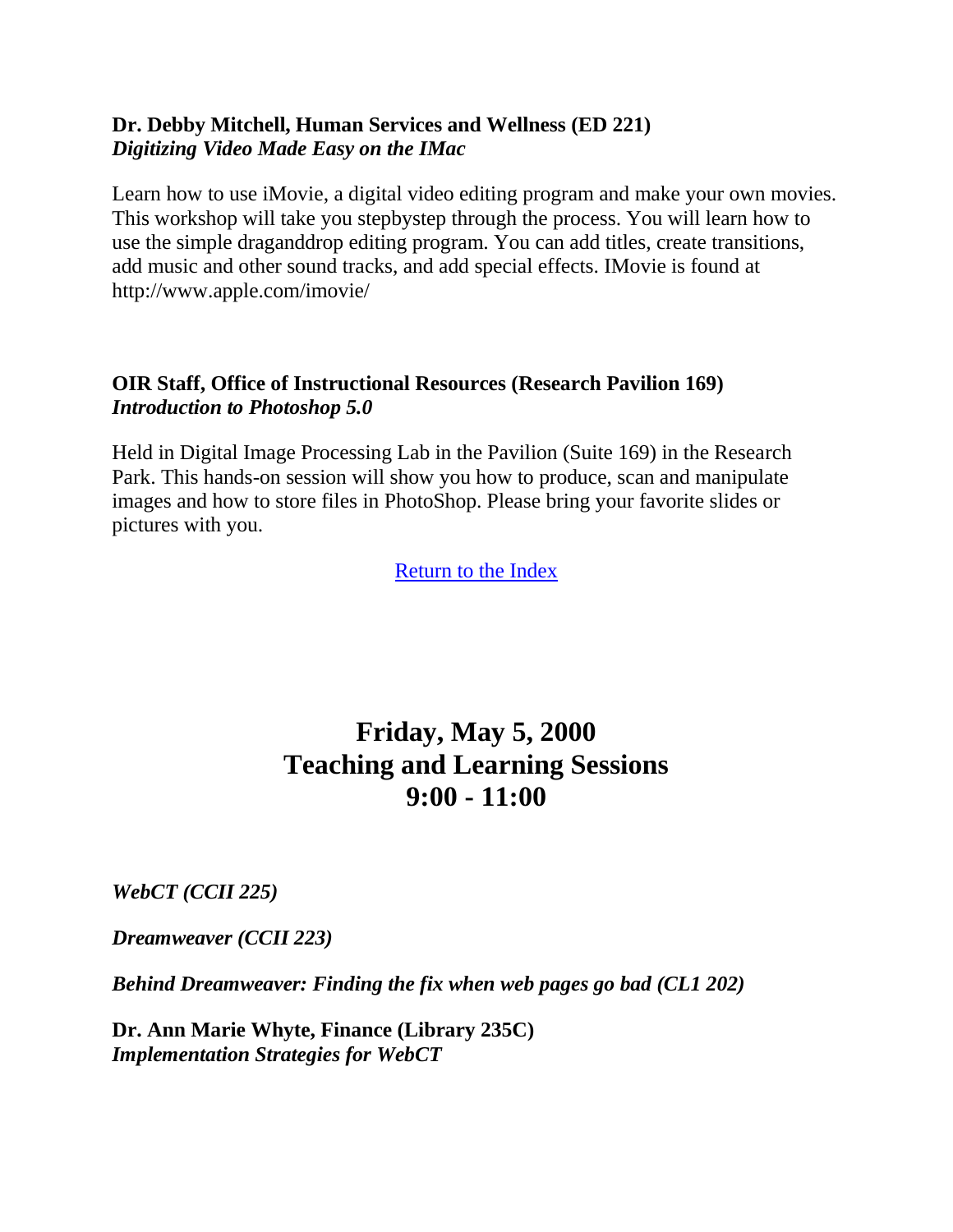This session is targeted at first-time users of WebCT. WebCT has many interesting features that can enhance student learning and foster stronger communication between faculty and students. This session will focus on strategies for successfully implementing WebCT. The session is designed to help you sort through all you have learned and establish priorities for implementation.

## **Dr. Ed Day, Economics (CL1 207)** *Online Collaboration with NetMeeting*

Discover how you can use various features of NetMeeting to enhance your office hours. This session will include hands-on practice with NetMeeting through which you can explore how you and your students can use chat, whiteboard, document sharing, collaborative editing, etc.

#### **Dr. Linda Hennig and Dr. Mary Lou Sole, Nursing; Dr. Ruth Marshall, OIR (HPA 117)** *Teaching Strategies for the ITV Environment*

The session will be conducted in HPA 117 and will be delivered live, via the ITV network to branch campus sites in Brevard and Daytona. Topics will include class management strategies, faculty preparation, working with branch campus staff, media production skills, and copyright issues.

## **Dr. Debby Mitchell, Human Services and Wellness (ED 221)** *Digitizing Video Made Easy on the IMac*

Learn how to use iMovie, a digital video editing program and make your own movies. This workshop will take you stepbystep through the process. You will learn how to use the simple draganddrop editing program. You can add titles, create transitions, add music and other sound tracks, and add special effects. IMovie is found at http://www.apple.com/imovie/.

## **Dr. Ron Eaglin, College of Engineering (ENGR 288)** *Video on the PC*

So you want to know how to create and use video using your PC. Come to this session where you will learn how to encode video using your PC using both high end (aka expensive) and low end (aka cheap) tools. Learn how to store this video and how to make the video available to your students, neighbors, friends, and pals. Learn the best ways to make your video most effective. Learn how to listen to people saying things like - "Using MPEG-1 CODEC with QIC translation filters and Mono 64 K audio